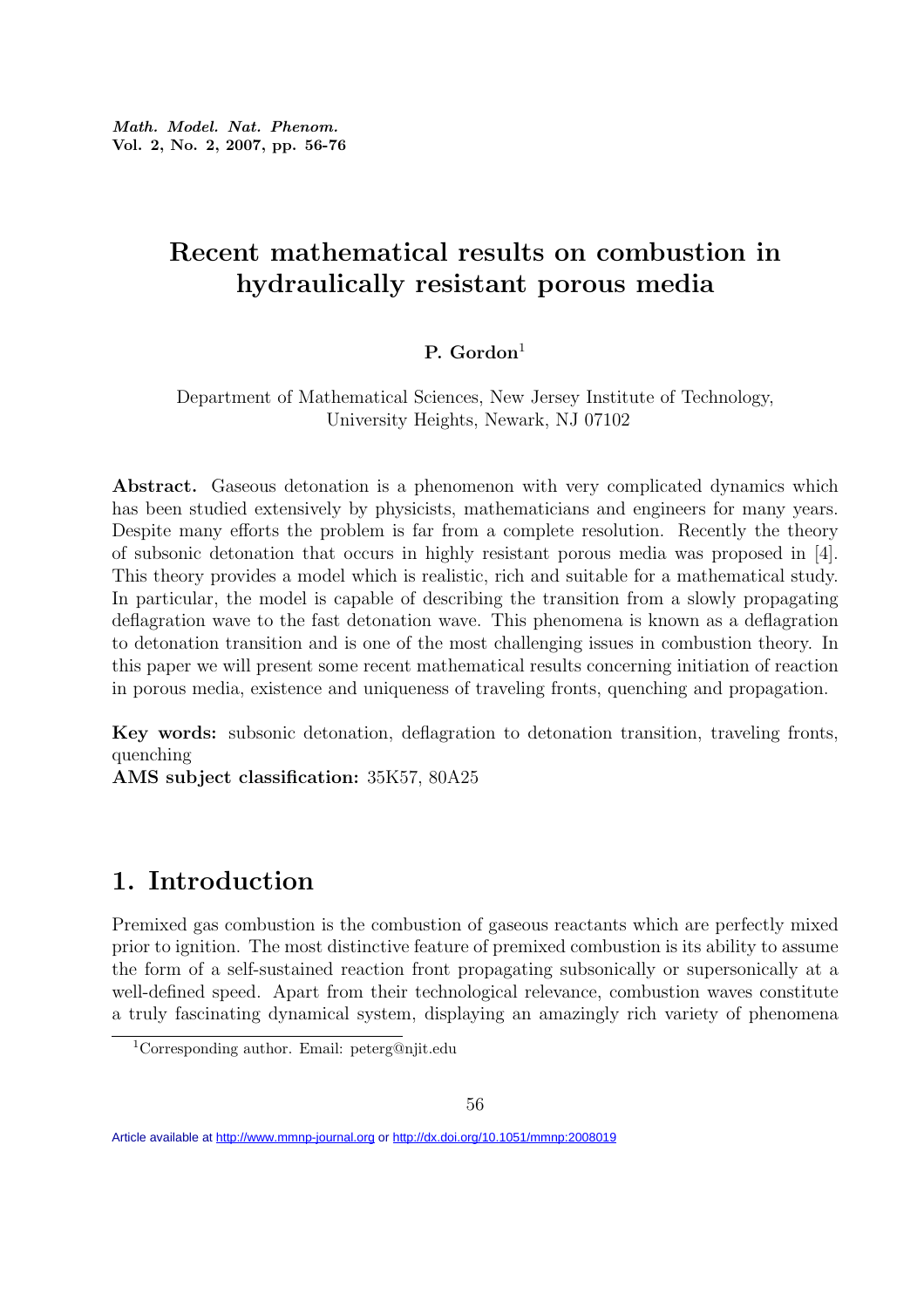such as non-uniqueness of possible propagation regimes, their birth and destruction, chaotic self-motion and fractal-like growth [2], [10],[38],[42].

As is well known, there are basically two mechanisms controlling propagation of combustion waves in gaseous mixtures: molecular transport and adiabatic compression. The first mechanism pertains to deflagrative combustion or deflagration and the second to detonation. For realistic materials, the characteristic deflagration velocity is relatively low and lies between a few centimeters and a few meters per second. By contrast, the velocity of detonation exceeds deflagration velocity by several orders of magnitude. Normally, the adiabatic compression is provided by a shock and the resulting combustion wave (detonation) spreads at a supersonic speed. In conventional detonation, the shock and the adiabatic compression are two inseparable ingredients. However, the coupling between the two is not inevitable. In hydrodynamically resistant flows, as those which develop in porous beds, the burning velocity may fall significantly below its thermodynamic, Chapman Jouguet (CJ), value, and under certain conditions, the propagation may well become subsonic and therefore shockless [32], [33], [37], [39]. The shockless propagation still involves pressure peaks and is sustained



Figure 1: Detonation speed in hydraulically resistant porous media and typical profiles of detonation fronts. Here  $D_{CJ}$ ,  $a_b$  and  $a_f$  correspond to Chapman Jouguet detonation and sound speeds in a fresh and burned gas receptively.

by adiabatic compression which is now spread by the drag-induced diffusion of pressure. The transition from supersonic to subsonic propagation normally occurs in a gradual manner, e.g., by dilution of the mixture. In the near-sonic propagation regime, the presence or absence of shocks is not crucial and there is no major distinction between supersonic and subsonic combustion [25]. The subsonic mode emerges as a continuous extension of the supersonic one, and hence, may well be referred to as subsonic detonation, two words that one would have thought could never be connected! The idea of extending the concept of detonation over the subsonic domain is not new and has already been discussed by Mitrofanov in his 1987 review on non-classical combustion waves [37]. It is interesting that the issue was raised by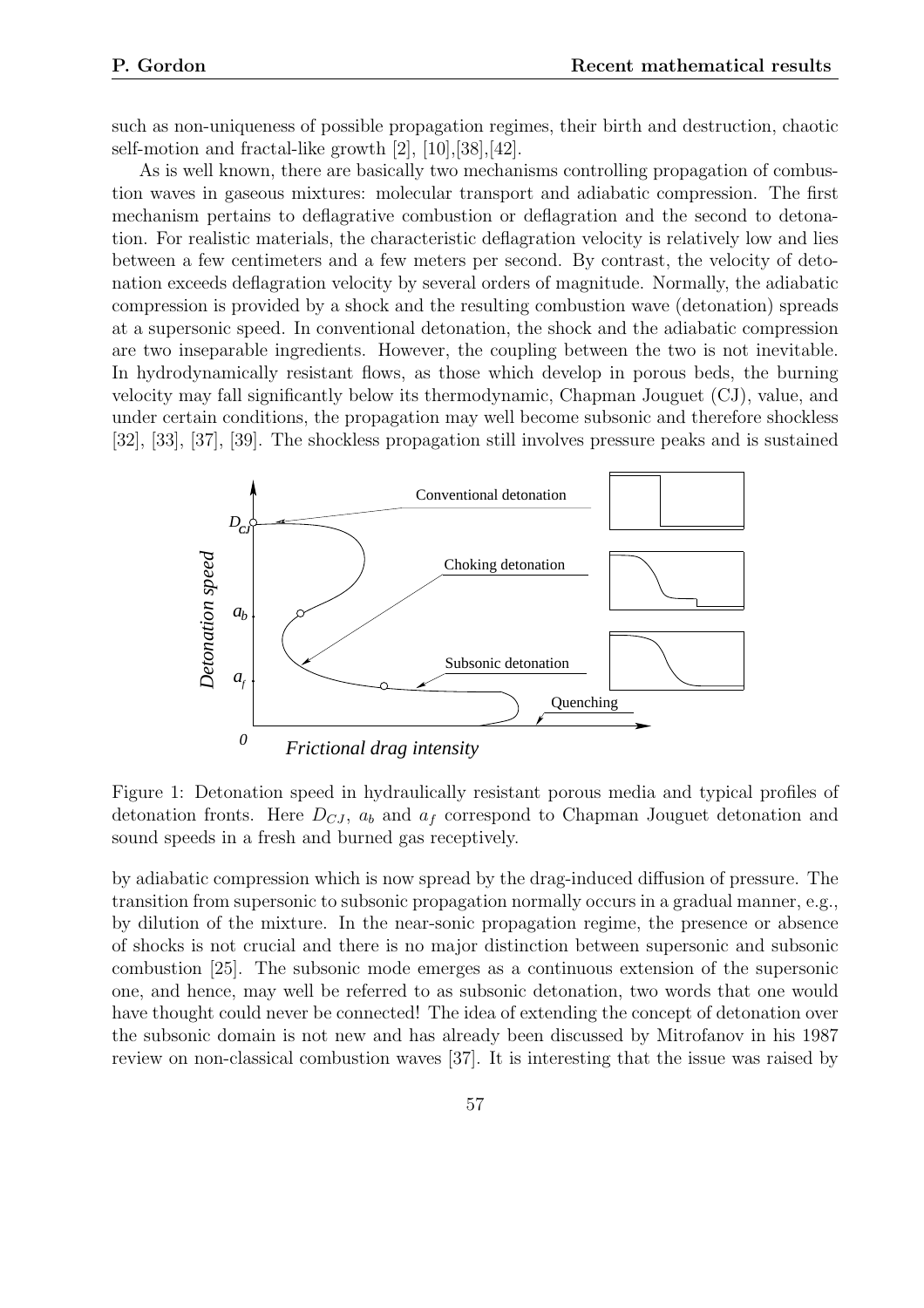the experimentalists ten years before the theoretical substantiation of the phenomenon. In [6] and [7], employing the classical Zeldovich-Fanno [43] formulation, it was shown that the conventional and subsonic modes are actually two special cases of the general drag-affected detonation, and in the velocity-drag plane belong to the same curve of dynamically feasible states, see Fig. 1. The conventional CJ-detonation corresponds to the limit of low hydraulic resistance, whereas the subsonic detonation corresponds to the limit of strong resistance.

In this paper we will present some recent mathematical results concerning subsonic detonation. The paper is organized as follows. In section 2, we briefly describe the simplest model for studying subsonic detonation and major physical effects that this model can describe. In section 3, reductions of the model will be discussed. Section 4 is devoted to existence, uniqueness and qualitative properties of traveling wave solutions. In section 5, we present results on quenching, lock of propagation as well as bounds on propagation velocity. Finally, in section 6, we present the model of stabilization of reaction in a presence of cold boundary which is a natural generalization of Gelfand's problem for porous media.

# 2. Subsonic detonation. Mathematical model and major physical effects

Perhaps the physically simplest and yet experimentally feasible system for studying subsonic detonation is combustion in inert porous medium [32]. In this case, on the one hand, the distortions introduced by the porous matrix may be ignored while, on the other hand, the resistance of the matrix to the gas flow is often so strong that one may neglect the inertial effects and take Darcy's law as the momentum equation. In this high drag limit, the shocks are ruled out and the pressure nonuniformities are equalized not by the acoustic waves but rather through the diffusion of pressure associated with low Reynolds number creeping flows.

To single out the impact of momentum loss, the effective features of the reactive gasporous medium system can be assumed to be controlled exclusively by its gaseous phase subjected to the resistance of the porous medium matrix. As an additional simplification, the so-called small-heat-release approximation [36] may be employed where variations of temperature, pressure, density and gas velocity are regarded as small and, hence, the nonlinear effects are ignored everywhere but in the reaction rate term, which is generally highly sensitive even to minor temperature changes. Under these assumptions the resulting model reads [4],

$$
T_t - (1 - \gamma^{-1})P_t = \varepsilon \Delta T + YF(T),
$$
  
\n
$$
P_t - T_t = \Delta P,
$$
  
\n
$$
Y_t = \varepsilon Le^{-1} \Delta Y - \gamma Y F(T).
$$
\n(2.1)

Here  $T$ ,  $P$  and  $Y$  are the appropriately normalized temperature, pressure and concentration of the deficient reactant,  $\gamma > 1$  is the specific heat ratio,  $\varepsilon$  is the ratio of thermal and pressure diffusivities, Le is a Lewis number and  $YF(T)$  is the normalized reaction rate.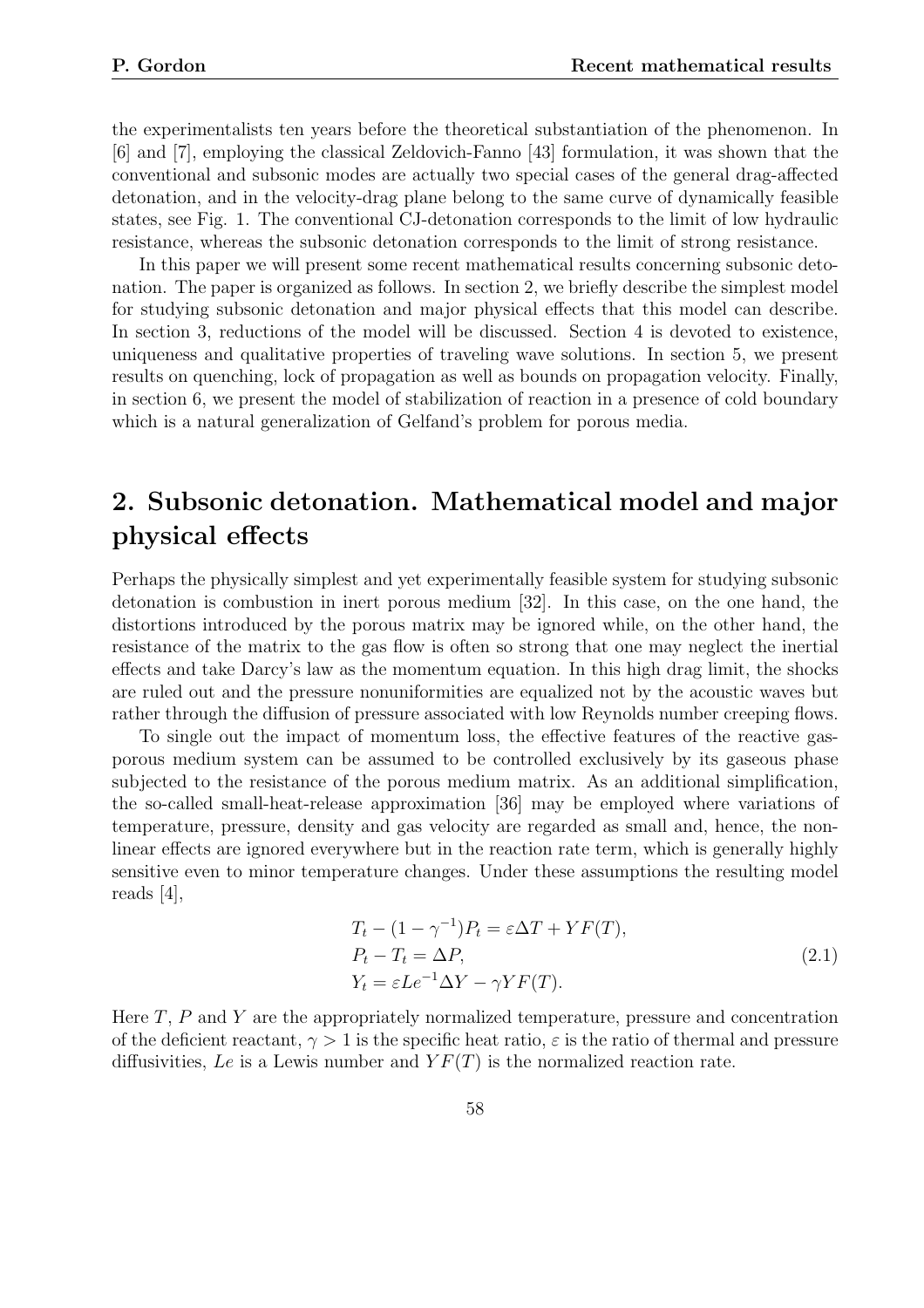The first and the last equations in (2.1) represent the partially linearized conservation equations for energy and for deficient reactant, while the second follows from the linearized continuity equation, and equations of state and momentum.

The problem  $(2.1)$  is posed in the domain  $\Omega$ . The simplest physically relevant domains where the problem can be considered are either a cylinder, that is,  $\Omega = \mathbb{R} \times D$ , where D is bounded domain in  $\mathbb{R}^{d-1}$  with  $d = 1, 2, 3$  with Neumann boundary conditions of  $\partial D$  or in entire space  $\Omega = \mathbb{R}^d$ .

Throughout this paper we will assume that nonlinearity  $F(T)$  is of the combustion type with ignition temperature [42], [43]. Specifically,

$$
F(T) = 0 \quad \text{for} \quad 0 \le T < T^* \tag{2.2}
$$

Moreover,  $F(T)$  is an increasing Lipschitz continuous function for  $T \geq T^*$ , except for a possible discontinuity at the ignition temperature  $T = T^*$ . This type of nonlinearity is one



Figure 2: Combustion type nonlinearity with the ignition temperature.

of the most common in the combustion theory [40],[43]. A typical example of  $F(T)$  is the Arrhenius law [41]

$$
F(T) = \begin{cases} \exp\left(\frac{Z(T - (1 - \gamma^{-1}))}{\sigma + (1 - \sigma)T}\right) & \text{if } T \ge T^*\\ 0 & \text{if } T < T^* \end{cases}
$$
 (2.3)

where Z is a scaled activation energy (Zeldovich number) and  $0 < \sigma < 1$  is a ratio of characteristic temperatures of the fresh and burned gases.

One of the central problem in the combustion theory is the initiation of combustion process. In many cases, initiation occurs by localized energy deposition (hot spot). In the framework of the model (2.1), this corresponds to the following initial conditions [22]

$$
T(0, \mathbf{x}) = T_0(\mathbf{x}) \ge 0, \quad Y(0, \mathbf{x}) = 1, \quad P(0, \mathbf{x}) = 0 \tag{2.4}
$$

That is, the entire domain  $\Omega$  is initially filled uniformly with the reactant, pressure field prior to ignition is also uniform, while temperature is spatially localized.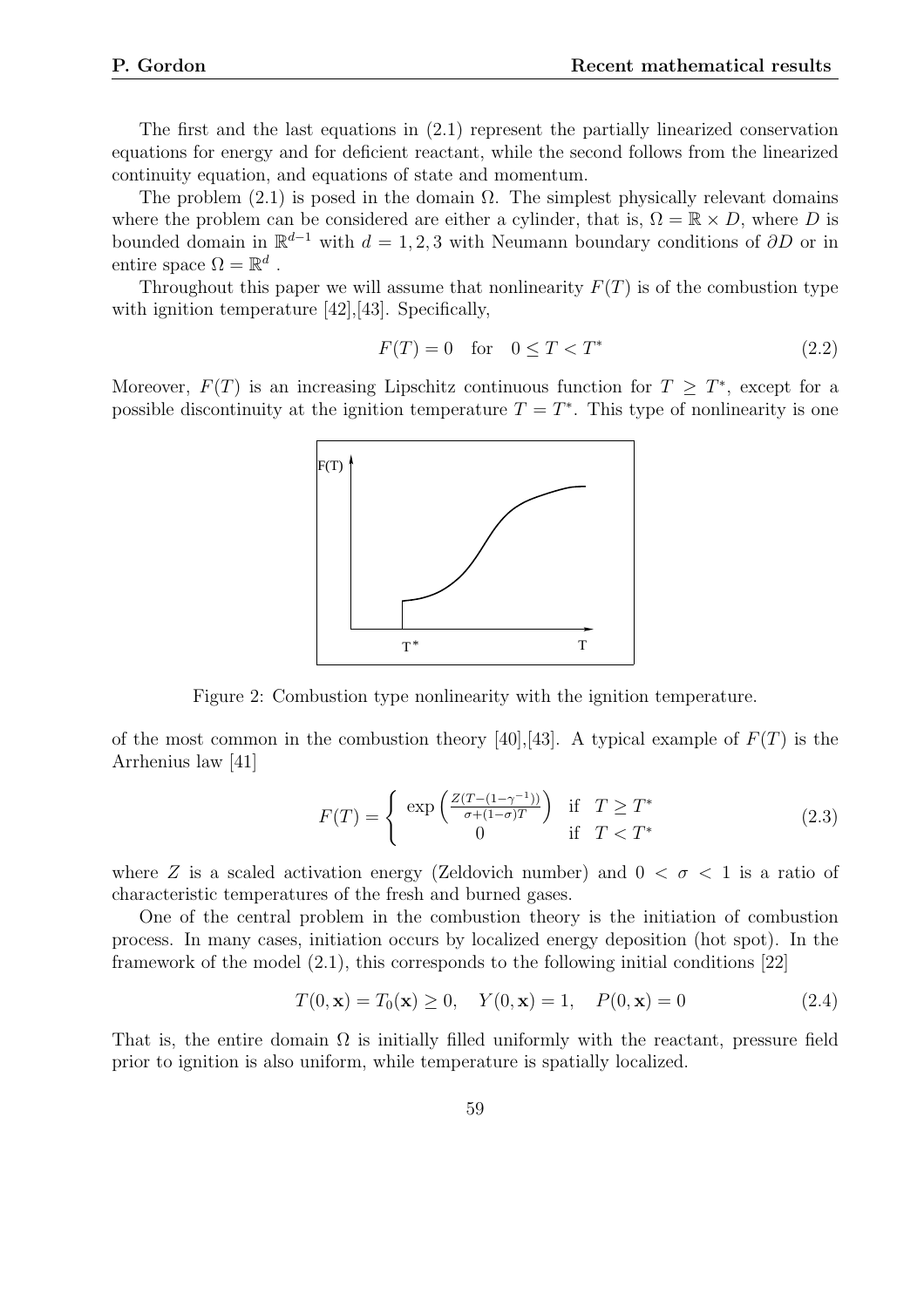It is important to note that for many gas-porous medium systems the gas pressure diffusivity exceeds its thermal diffusivity by several orders of magnitude, thereby making  $\varepsilon$  a natural small parameter of the problem. For real world porous media  $\varepsilon$  varies in the range  $\varepsilon \sim 10^{-2} - 10^{-5}$  [38]. As will be shown below, the smallness of  $\varepsilon$  gives rise to very interesting dynamics in the system (2.1).

In order to investigate possible scenarios of propagation, it is convenient to introduce the bulk burning rate. Following [12], we define a bulk burning rate as an appropriately scaled average value of the time derivative of the temperature, which in case of the system  $(2.1)$ , coincides with the average of the nonlinear term  $YF(T)$  evaluated on the solution of the problem (2.1) over domain  $\Omega$ . When  $\Omega$  is a cylinder, the bulk burning rate assumes a convenient form

$$
V(t) = \frac{1}{\text{Area}(D)} \int_{\Omega} T_t(\cdot, t) = \frac{1}{\text{Area}(D)} \int_{\Omega} Y(\cdot, t) F(T(\cdot, t)), \tag{2.5}
$$

where  $Area(D)$  is the area of the cross section of the cylinder. This quantity coincides with the propagation velocity of the front, when evaluated on a traveling wave solution. However, it is defined for very general initial data and regimes of propagation.

The dynamics of the system  $(2.1)$  with initial conditions  $(2.4)$  strongly depends on the support of initial data for temperature. According to numerical simulations [5],[38], the system exhibits an interesting behavior even in the one dimensional case. Starting with a one parameter family of compactly supported initial data  $T_0(x) = H_{[-L,L]}(x)$ , where  $H_{[-L,L]}(x)$ is the characteristic function of the interval  $[-L, L]$  or, with initial data strongly decaying at infinity (for example,  $T_0(x) = \exp(-(x/L)^2)$ ) one numerically observes three general patterns. If L is sufficiently small, the bulk burning rate  $V(t)$  goes to zero for t large enough



Figure 3: Typical scenarios of propagation dynamics of the system (2.1) with  $\varepsilon$  small (see Fig. 3 d). This regime can be called initiation failure or quenching. The second regime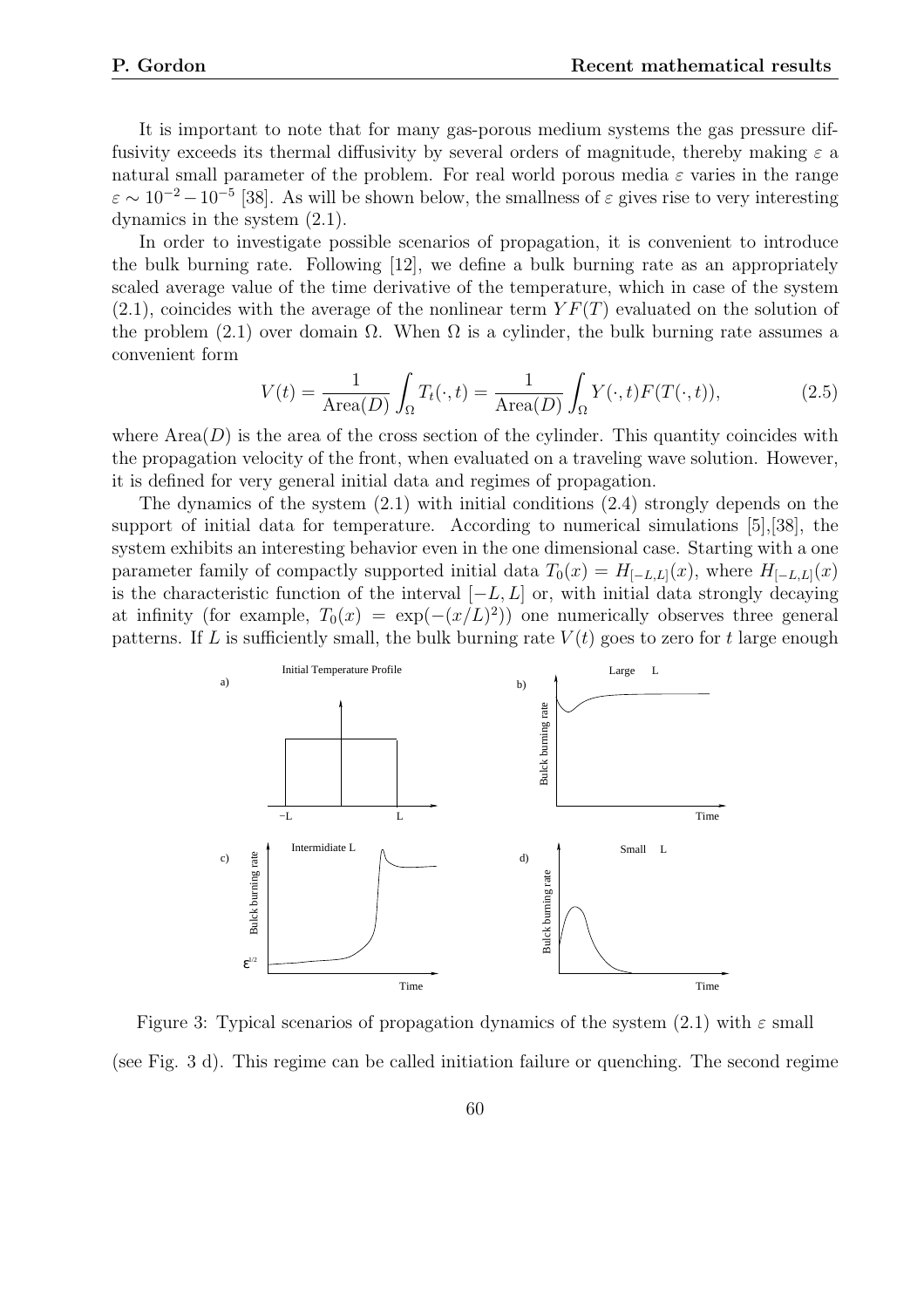corresponds to the case of large  $L$ . In this case, after a very short induction time, the bulk burning rate  $V(t)$  becomes essentially constant, and of order unity (see Fig. 3 b). The third, and most interesting, case emerges between the two previous regimes when the support L is large enough to prevent quenching but small enough to realize immediate convergence to the traveling front. In this case, the detonation front forms after a long induction time as a result of an abrupt transition from slowly spreading deflagration wave driven by thermal a result of an abrupt transition from slowly spreading denagration wave driven by thermal<br>diffusivity. Namely, the bulk burning rate stays almost constant and scales as  $\sqrt{\varepsilon}$  for a time interval of the order  $1/\sqrt{\varepsilon}$ . Then the solution experiences rapid changes and jumps to the detonation regime where the bulk burning rate assumes the value of order unity, Fig. 3 c. This regime can be interpreted as a transition from deflagration to detonation, the phenomena which still remains one of the most challenging issues in the combustion theory [38], [41], [43]. Indeed, the scaling of the bulk burning rate suggests that the initial period of slow propagation occurs almost exclusively due to thermal diffusivity and, therefore, can be called deflagration. During this part of the evolution both temperature and pressure fields rise and occupy a considerable spatial domain. In other words, the deflagration regime "prepares" the initial data for a successful initiation of transition to the fast regime. After the transition has occurred, the major transport mechanism becomes the pressure diffusivity as can be clearly seen from the scaling of the bulk burning rate. Thus, in this regime, the reaction front is driven mostly by the pressure diffusivity, and therefore, can be called subsonic detonation.

It is really amazing that such a greatly simplified model can still reproduce an effect of transition from deflagration to detonation. In his review on combustion modeling, Sivashinsky wrote [38] : "The frictional mechanism of the [deflagration to detonation] transition was uncovered quite unexpectedly in the course of studies of deflagrative combustion within an inert porous bed under condition of strong hydraulic resistance where the emerging detonation falls into the subsonic range."

We have to note that the three regimes described above may become more complex due to instabilities of the subsonic detonation regime, which under certain conditions, may develop. This was observed in a number of numerical experiments [6],[7]. There is also a possibility of instabilities in the deflagration regime which may lead to a faster transition from deflagration to detonation. However, on a qualitative level, quenching, the immediate formation of detonation wave, and the transition from deflagration to detonation are three basic regimes that were observed in a numerical modeling of the system (2.1) and some of its generalizations [38].

### 3. Reductions of the model

As suggested by numerical simulation at  $\varepsilon$  small, one may single out two distinct modes of As suggested by numerical simulation at  $\varepsilon$  sman, one may single out two distinct modes of propagation, deflagration (propagation with characteristic velocity of order  $\sqrt{\varepsilon}$ ) and detonation (propagation with the velocity of order one). It was conjectured in [4] that the small thermal diffusivity has no significant influence on the propagation of detonation fronts. In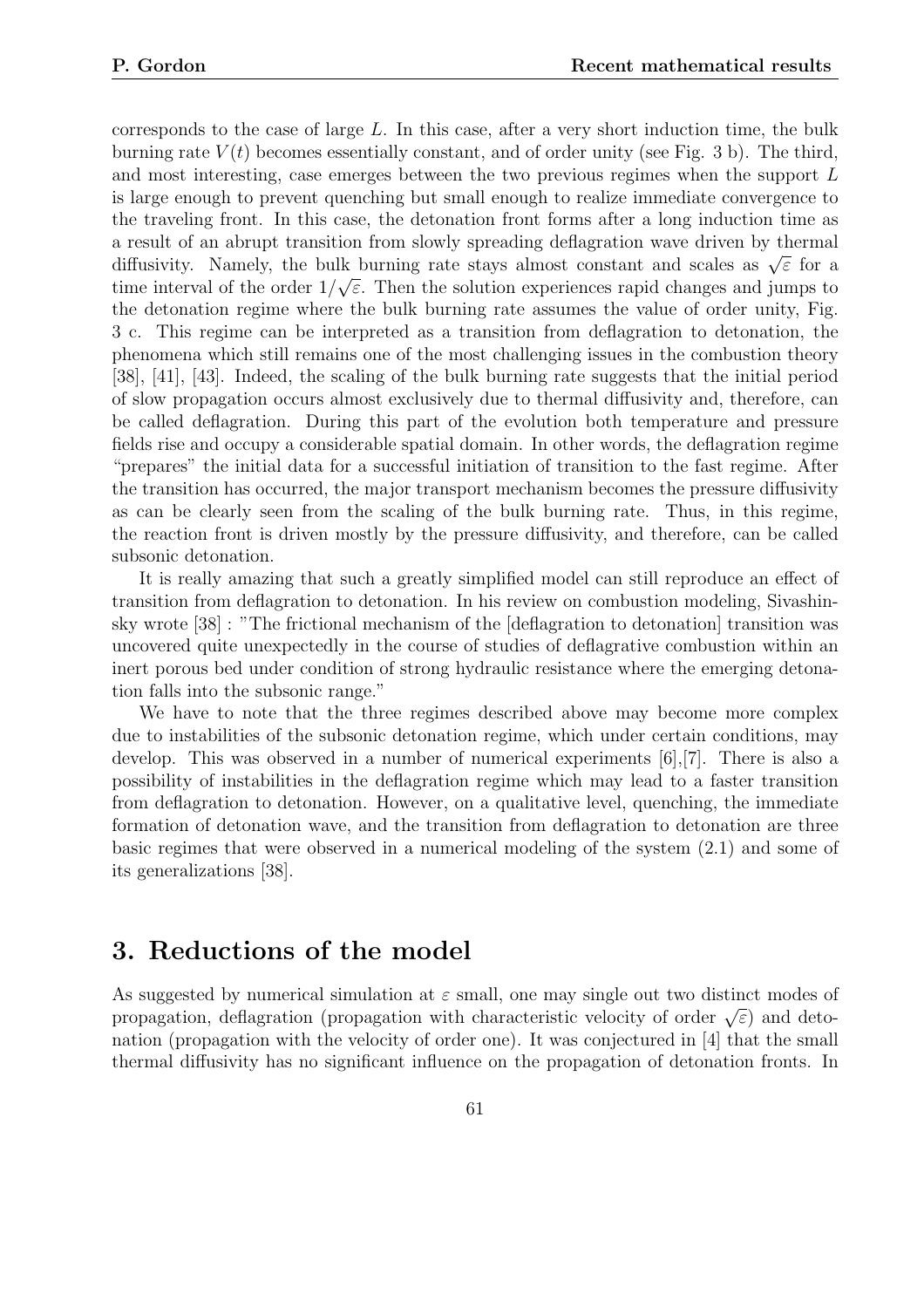other words, it was conjectured that the model (2.1) with  $\varepsilon = 0$  would adequately describe detonation regime. Substituting this simplification into system (2.1) one has,

$$
Tt - (1 - \gamma^{-1})Pt = YF(T),
$$
  
\n
$$
Pt - Tt = \Delta P,
$$
  
\n
$$
Yt = -\gamma Y F(T).
$$
\n(3.1)

The system (3.1) can be reduced to a system of two equations. Indeed, adding the first and the last equations of the system (3.1) one obtains a conservation law

$$
(T - (1 - \gamma^{-1})P + \gamma^{-1}Y)_t = 0.
$$
\n(3.2)

Integrating this expression with respect to time and taking into account initial conditions (2.4) one has

$$
T(\mathbf{x},t) = T_0(\mathbf{x}) + (1 - \gamma^{-1})P(\mathbf{x},t) + \gamma^{-1}(1 - Y(\mathbf{x},t)).
$$
\n(3.3)

Next, combining the first and the second equations of the system (3.1) we have

$$
P_t = \gamma \Delta P + \gamma Y F(T) \tag{3.4}
$$

Rescaling spacial coordinates  $(\Delta \to \gamma^{-1/2} \Delta)$  we have the following system

$$
P_t = \Delta P + \gamma Y F(T),
$$
  
\n
$$
Y_t = -\gamma Y F(T),
$$
  
\n
$$
T(\mathbf{x}, t) = T_0(\mathbf{x}) + (1 - \gamma^{-1}) P(\mathbf{x}, t) + \gamma^{-1} (1 - Y(\mathbf{x}, t))
$$
\n(3.5)

which is equivalent to  $(3.1)$ . Thus, the model of subsonic detonation in the absence of thermal diffusivity reduces to the system of two degenerate reaction diffusion equations. It is important to note the system (3.5) resembles one arising in a study of conventional gasless combustion. The main difference of the system (3.5) and the system describing gasless combustion is that the nonlinear term  $F$  in the model  $(3.5)$  is a function of two variables (linear combination of P and Y) in contrast to thermo-diffusive problems where  $F$ is a function of single variable. The similar structure of the problem (3.5) and the model of gasless combustion gives some intuition for studying system (3.5). However, one should be aware of the fact that the difference in the nonlinear terms provides not only technical issue in studying the problem (3.5), but also give rise to new effects. For example, the structure of detonation fronts in the so called high activation energy limit is completely different as will be shown in section 4.

The system (2.1) with  $\varepsilon \neq 0$  can also be rewritten in an equivalent form which makes it much more convenient for mathematical study. Moreover, it can be reduced to the system of two reaction diffusion equations in one special case.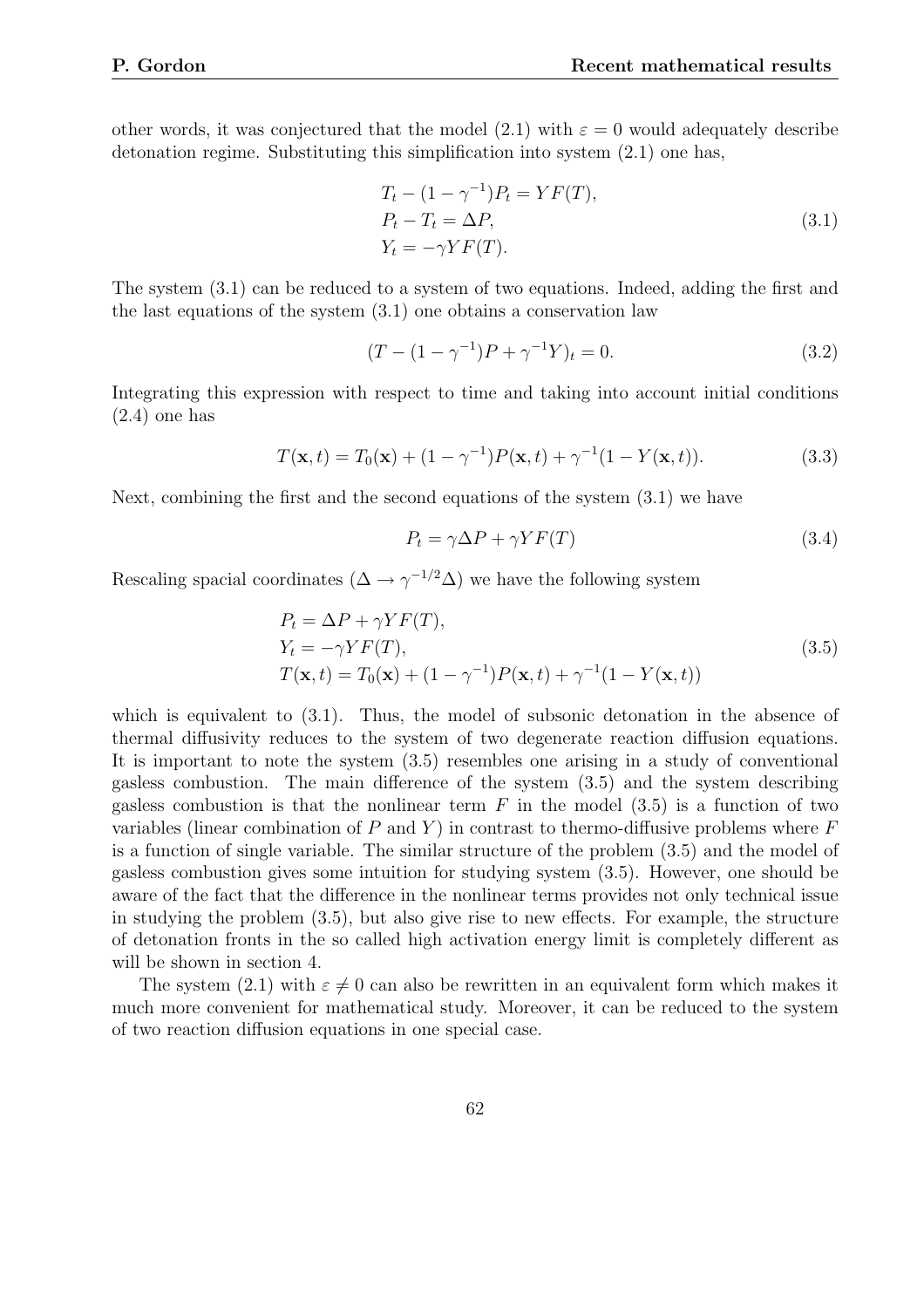In order to make this reduction let us introduce new functions  $S$  and  $R$ . These two functions are related to the pressure  $P$  and temperature  $T$  by the linear transformations

$$
T(t, \mathbf{x}) = h_{\varepsilon} S(t, \mathbf{x}) + (1 - h_{\varepsilon}) R(t, \mathbf{x}),
$$
  
\n
$$
P(t, \mathbf{x}) = \frac{1}{1 - \overline{\varepsilon}} (S(t, \mathbf{x}) - \overline{\varepsilon} R(t, \mathbf{x})).
$$
\n(3.6)

Here,  $\lambda_{\varepsilon}$  is a positive solution of the following equation

$$
(1 - \lambda_{\varepsilon})(\gamma + \varepsilon \lambda_{\varepsilon}) = 1,\tag{3.7}
$$

 $\bar{\varepsilon} = \varepsilon (1 - \lambda_{\varepsilon})^2$  and  $h_{\varepsilon} = \frac{\lambda_{\varepsilon}}{1 - \lambda_{\varepsilon}}$  $\frac{\lambda_\varepsilon}{1-\bar{\varepsilon}}.$ 

In the new variables S, R and Y and after rescaling spacial coordinates  $\Delta \to (1 - \lambda_{\varepsilon})\Delta$ , the system  $(2.1)$  takes the form  $[21]$ 

$$
S_t = \Delta S + YF(T),
$$
  
\n
$$
R_t = \bar{\varepsilon}\Delta R + YF(T),
$$
  
\n
$$
Y_t = \bar{\varepsilon}((1 - \lambda_{\varepsilon})Le)^{-1}\Delta Y - YF(T),
$$
  
\n
$$
T(t, \mathbf{x}) = h_{\varepsilon}S(t, \mathbf{x}) + (1 - h_{\varepsilon})R(t, \mathbf{x}).
$$
\n(3.8)

Initial conditions (2.4) in these new variables read,

$$
R(0, \mathbf{x}) = \frac{1}{1 - \lambda_{\varepsilon}} T(0, \mathbf{x}), \quad S(0, \mathbf{x}) = \frac{\bar{\varepsilon}}{1 - \lambda_{\varepsilon}} T(0, \mathbf{x}), \quad Y(0, \mathbf{x}) = 1.
$$
 (3.9)

It is important to note, that the system (3.8) can be significantly simplified in a special case. When  $Le = Le^* = (1 - \lambda_{\varepsilon})^{-1}$ , adding the second and the third equations of the system (3.8) one can observe that  $Y = 1 - R$  for all times if this condition is satisfied at time  $t = 0$ . Thus the resulting model reads

$$
S_t = \Delta S + (1 - R)F(T),
$$
  
\n
$$
R_t = \bar{\varepsilon}\Delta R + (1 - R)F(T),
$$
  
\n
$$
T(t, \mathbf{x}) = h_{\varepsilon}S(t, \mathbf{x}) + (1 - h_{\varepsilon})R(t, \mathbf{x})
$$
\n(3.10)

with the initial conditions

$$
R(0, \mathbf{x}) = \frac{1}{1 - \lambda_{\varepsilon}} T(0, \mathbf{x}), \quad S(0, \mathbf{x}) = \frac{\bar{\varepsilon}}{1 - \lambda_{\varepsilon}} T(0, \mathbf{x}).
$$
\n(3.11)

System (2.1) in the form (3.8) and, especially, in the form (3.10) resembles classical models of the theory of thermo-diffusive combustion [40],[41]. The major difference of the models (3.10) and (3.8) from those appearing in conventional combustion is that the nonlinear term  $F$  is a function of two variables  $S$  and  $R$ , whereas in the thermo-diffusive problems,  $F$  is a function of a single variable.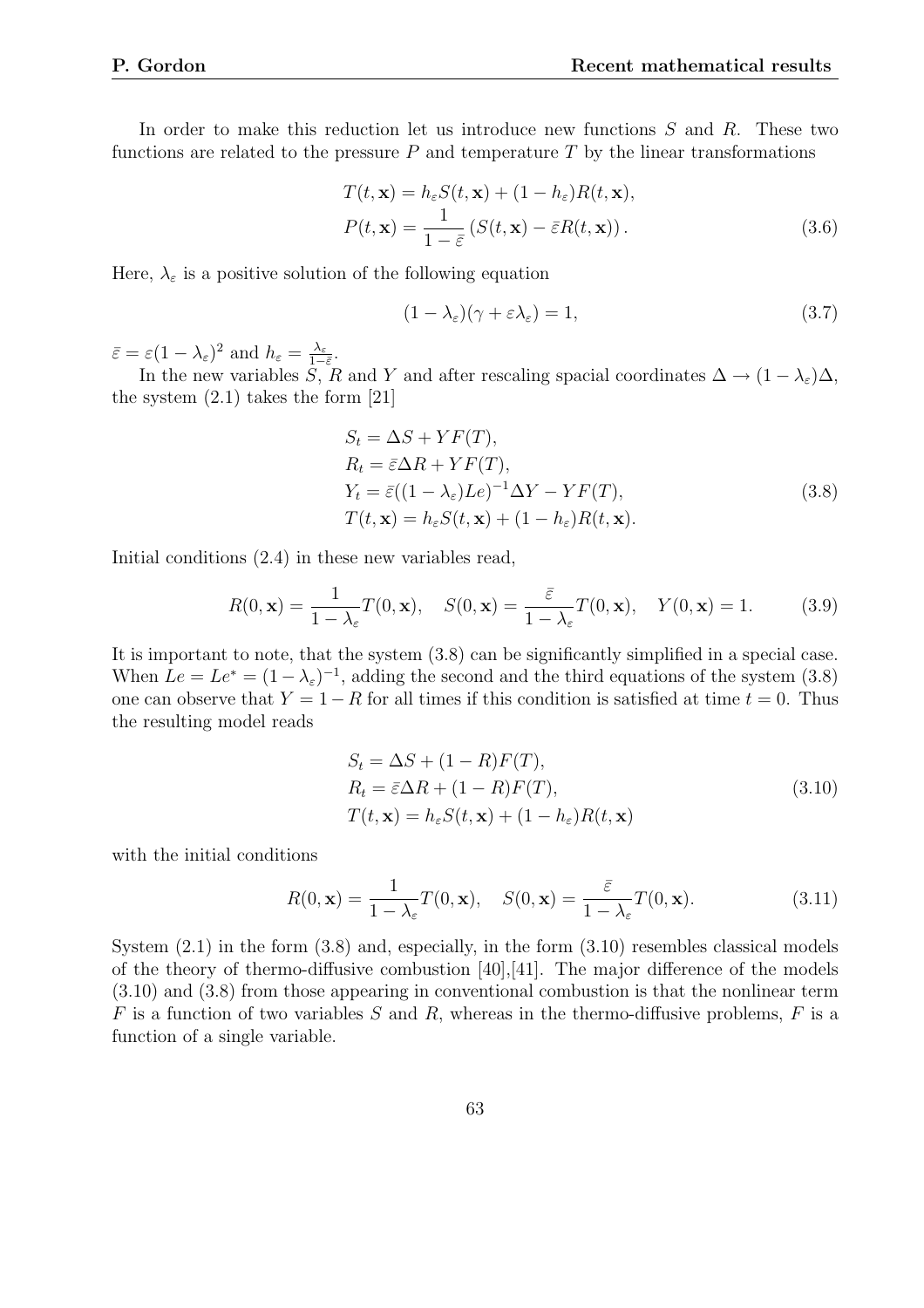### 4. Traveling fronts

In this section we will present results on existence, uniqueness and some qualitative properties of traveling wave solutions of the problem (2.1). Traveling wave solutions of the problem (2.1) are special solutions of the form

$$
T(x,t) = T_{\varepsilon}(\xi), \quad P(x,t) = P_{\varepsilon}(\xi), \quad Y(x,t) = Y_{\varepsilon}(\xi), \quad \xi = x - c_{\varepsilon}t,
$$
 (4.1)

where  $c_{\varepsilon}$  is the a priori unknown velocity of the traveling wave. Substituting (4.1) into (2.1) we obtain the following system of ODE's

$$
-c_{\varepsilon}T'_{\varepsilon} + c_{\varepsilon}(1-\gamma^{-1})P'_{\varepsilon} = \varepsilon T''_{\varepsilon} + Y_{\varepsilon}F(T_{\varepsilon}),
$$
  
\n
$$
P''_{\varepsilon} = c_{\varepsilon}(T'_{\varepsilon} - P'_{\varepsilon}),
$$
  
\n
$$
-c_{\varepsilon}Y'_{\varepsilon} = \varepsilon Le^{-1}Y''_{\varepsilon} - \gamma Y_{\varepsilon}F(T_{\varepsilon}).
$$
\n(4.2)

with imposed front-like boundary conditions

$$
(P_{\varepsilon}, T_{\varepsilon}, Y_{\varepsilon})(-\infty) = (1, 1, 0), \quad (P_{\varepsilon}, T_{\varepsilon}, Y_{\varepsilon})(+\infty) = (0, 0, 1). \tag{4.3}
$$

Solutions of the system (4.2) are indispensable for understanding long time behavior of the system (2.1). Studying these solutions is a standard first step to understand dynamics of reaction diffusion equations.

As discussed in the introduction, numerical simulations suggest that the influence of small thermal diffusivity has no or very minor effect on the propagation of subsonic detonation fronts. Thus, for studying subsonic detonation waves it is very attractive to ignore the thermal diffusivity and formally set  $\varepsilon = 0$ . Within this simplification the system (4.2) assumes the following simplified form

$$
-c_0T'_0 + c_0(1 - \gamma^{-1})P'_0 = Y_0F(T_0),
$$
  
\n
$$
P''_0 = c_0(T'_0 - P'_0),
$$
  
\n
$$
-c_0Y'_0 = -\gamma Y_0F(T_0)
$$
\n(4.4)

with the boundary conditions

$$
(P_0, T_0, Y_0)(-\infty) = (1, 1, 0), \quad (P_0, T_0, Y_0)(+\infty) = (0, 0, 1). \tag{4.5}
$$

Solutions of the system (4.4) are well understood. In particular, the following theorem holds.

**Theorem 4.1**. [22], [14] Assume that  $T^* < \lambda_0$  with  $\lambda_0 = (1 - \gamma^{-1})$ . There is then a unique value of  $c_0 > 0$  for which there exists a solution of the problem  $(4.4)$ . Moreover, functions  $P_0$ ,  $T_0$  and  $Y_0$  are monotone functions in ξ.

The proof of the Theorem 4.1 consists of two steps. The first step is to show that the solution of the problem (4.4), if it exists, is monotone. This allows the reduction of the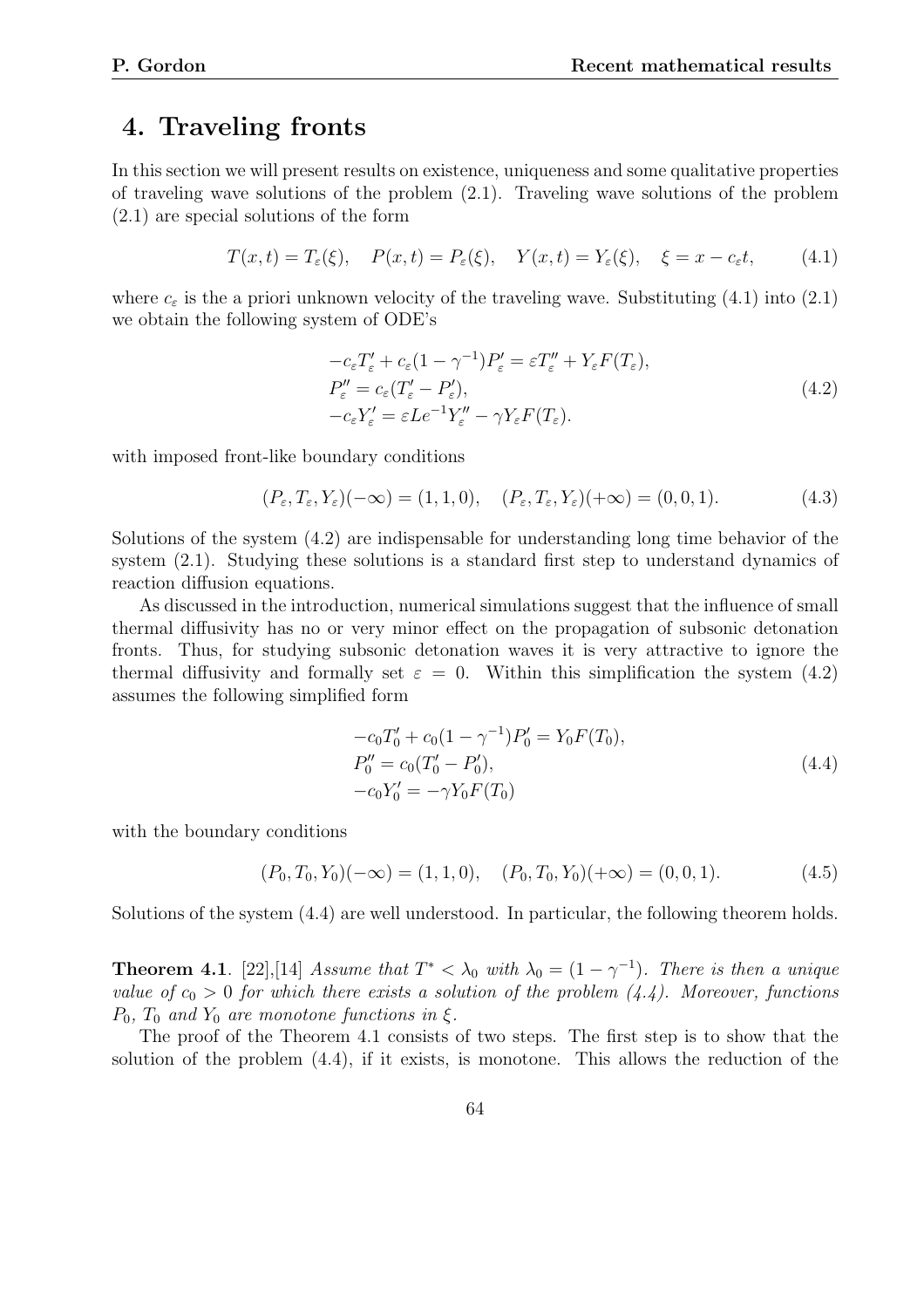

Figure 4: Traveling wave solution for the system (4.4).

problem (4.4), (4.5) to the following first order equation on the phase plane  $(Y_0, P_0)$ 

$$
\frac{dY_0}{dP_0} = \frac{\gamma Y_0 F(T_0)}{c_0^2 (1 - P_0 - Y_0)},
$$
  
\n
$$
T_0 = (1 - \gamma^{-1}) P_0 + \gamma^{-1} (1 - Y_0)
$$
\n(4.6)

with the boundary conditions

$$
Y_0\left(\frac{T^*}{1-\gamma^{-1}}\right) = 1, \quad Y_0(1) = 0. \tag{4.7}
$$

The second step involves the analysis of solutions of the problem  $(4.6)$ , $(4.7)$  from the perspective of dynamical systems. That is, analysis of trajectories  $Y_0(P_0)$  on the phase plane  $(Y_0, P_0)$ . Using standard shooting arguments one can show that two trajectories satisfying Eq.(4.6) and one of the boundary conditions (4.7) with different values of  $c_0$  can not intersect. The latter argument proves the uniqueness of the trajectory. Alternatively, the Theorem 4.1 can be proved by constructing solutions of problem (4.4) on a bounded interval and passing to the limit as the length of the interval goes to infinity [14].

It is important to note, that the result identical to the result of Theorem 4.1 was obtained in [9] for a system which is a modified version of the problem (4.4). This result was the first rigorous result on subsonic detonation.

In applications, it is often important to analyze behavior of traveling wave solutions in the so called high activation energy limit, that is to study behavior of the problem (4.4) with the nonlinear term given by Eq.(2.3) when activation energy  $Z$  is large. For large  $Z$  the reaction zone shrinks and the transition layer between fresh and burned gas becomes very narrow see Fig. 5. Thanks to the result of the Theorem 4.1, the analysis of the problem (4.4) can be reduced to the analysis of the problem (4.6), (4.7) on the phase plane  $(Y_0, P_0)$ . As it is shown in [23] it is possible to construct sub a super-solutions of this problem on the phase plane which match in the scale of activation energy Z. This crucial observation makes possible an asymptotic separation of variables in the equation (4.6) which, in turn, allows the evaluation of the principal part of the propagation velocity  $c_0$ :

$$
c_0(Z) = \frac{1}{(1 - \gamma^{-1})} + O\left(\frac{\log Z}{\sqrt{Z}}\right).
$$
 (4.8)

The expression (4.8) was first obtained in [19] using formal asymptotic approach.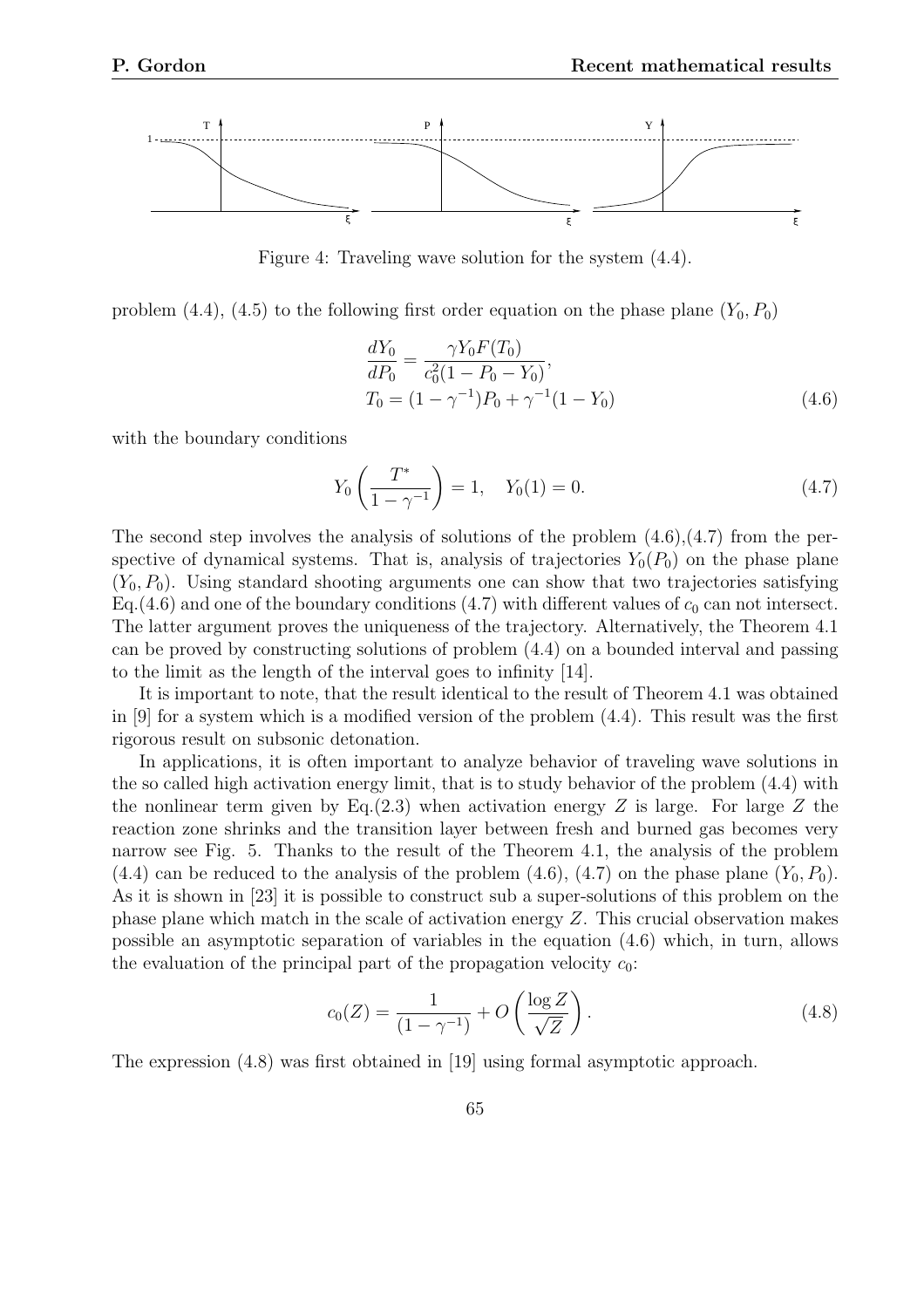

Figure 5: Sketch of the subsonic detonation front in a limit of high activation energy

Moreover, using sub and super-solutions for the problem (4.6) one can estimate the width of the transition layer between fresh and burned gas. In particular, it is possible to show that the thickness of the layer is exponentially small Fig. 6. The latter result strongly suggests



Figure 6: Structure of the transition layer between burned and fresh gases in the limit of large activation energy

that the problem (4.4) converges to the free boundary problem as  $Z \to \infty$ . Rigorous proof of this conjecture is still an open problem.

So far our results were concerned with traveling wave solutions for the problem (2.1) under the assumption of the zero thermal diffusivity. In applications, however, the thermal diffusivity  $\varepsilon$  is small but finite. Therefore, the zero thermal diffusivity limit needs to be justified. In particular, one can ask the following questions :

· Is there a traveling wave solution for the system (4.2)?

· If so, how many of them?

• What happens with the solutions of the problem (4.2) a  $\varepsilon \to 0$ ? That is, whether there is a convergence of solution as  $\varepsilon \to 0$ ?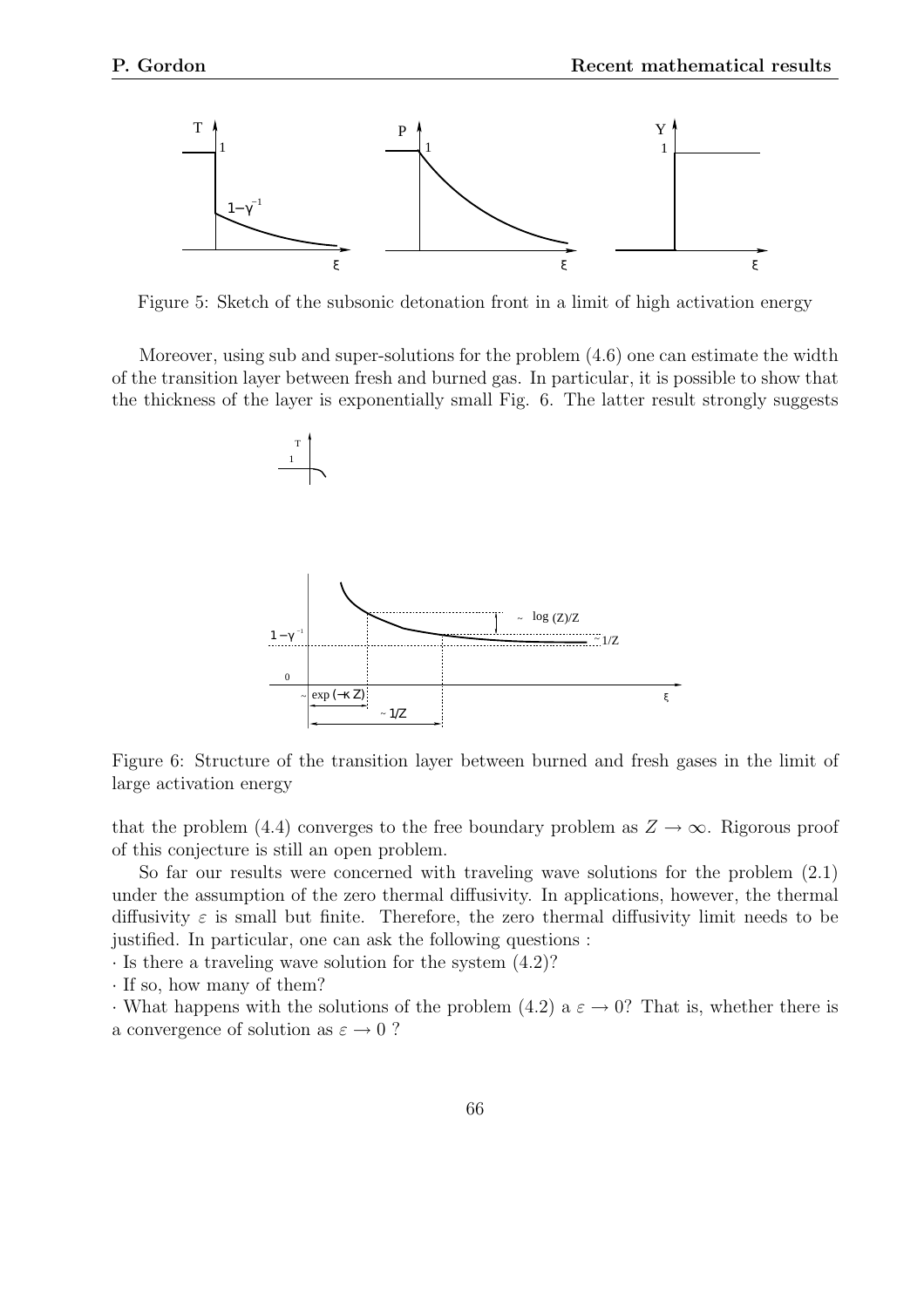The following three theorems provide a complete answer to these questions.

**Theorem 4.2.** [24] Let  $\varepsilon$  < 1 and  $T^*$  <  $\lambda_{\varepsilon}$ , where  $\lambda_{\varepsilon}$  is a positive solution of  $\gamma(1 \lambda_{\varepsilon}$ )( $\gamma + \varepsilon \lambda_{\varepsilon}$ ) = 1. The problem (4.2) has a traveling front solution ( $c_{\varepsilon}$ ,  $T_{\varepsilon}$ ,  $P_{\varepsilon}$ ,  $Y_{\varepsilon}$ ) with the following properties:  $c_{\varepsilon} > 0$ ,  $P_{\varepsilon}, T_{\varepsilon}, Y_{\varepsilon} \in W^{2,\infty}(\mathbb{R})$ ,  $P_{\varepsilon}, T_{\varepsilon}, Y_{\varepsilon}$  are monotone functions and  $0 \leq P_{\varepsilon}, T_{\varepsilon}, Y_{\varepsilon} \leq 1.$ 

The proof of the theorem follows the general blueprint of [3] with necessary modifications and is based on the construction of a solution on a bounded interval and the subsequent passage to the limit of the whole real line.

**Theorem 4.3.** [24] Solutions of the problem  $(4.2)$  converge uniformly to the unique traveling wave solution of the limiting problem  $(4.4)$  as  $\varepsilon \to 0$ .

The main ingredient of the proof is to show that the velocity of propagation is bounded from above and from below independently of  $\varepsilon$  and that the difference between the solution of the limiting problem (4.4) and solutions of the problem (4.2) is bounded by  $\varepsilon$  in  $L^p(\mathbb{R})$ for  $p \geq 1$ .

**Theorem 4.4.** [18] There exist  $\varepsilon_0 > 0$  such that if  $\varepsilon_0 > \varepsilon > 0$  then the solution of the problem (4.2) is unique.

The proof of this theorem is based on the geometric singular perturbation approach [27].

We have to note that the results of the Theorems 4.2, 4.3 and 4.4 were obtained under the assumption that the Lewis number is equal to unity. However, unlike conventional thermo-diffusive combustion setting  $Le \neq 1$  will not change the result.

Theorems 4.2, 4.3 and 4.4 prove that, as conjectured, the thermal diffusivity has indeed a negligible effect on the propagation of detonation fronts. Moreover, since the detonation front is unique at least for  $\varepsilon$  small, there is no traveling wave solution corresponding to deflagration wave. As a result, propagation with the velocity close to the velocity of the deflagration front may persist only for a finite time interval. This observation strongly suggests that the transition from deflagration to detonation is unavoidable unless quenching (decay of the solution) occurs.

### 5. Propagation and quenching

The problem of quenching versus propagation has a long history and was first addressed by Kanel [29] in 1964. Kanel considered a problem of extinction and propagation in a context of conventional thermo-diffusive combustion with the Lewis number equal to unity which is described by a single reaction diffusion equation. He considered the problem in one space dimension with initial data given as a characteristic function of the interval.

The problem can be formulated as follows: what initial data will lead to decay of solution, that is solution will approach zero as time goes to infinity, and which give rise to propagation, that is solution approaches a positive constant for a large time on any given compact. Kanel himself gave a partial answer to this question. More specifically, he showed that there exist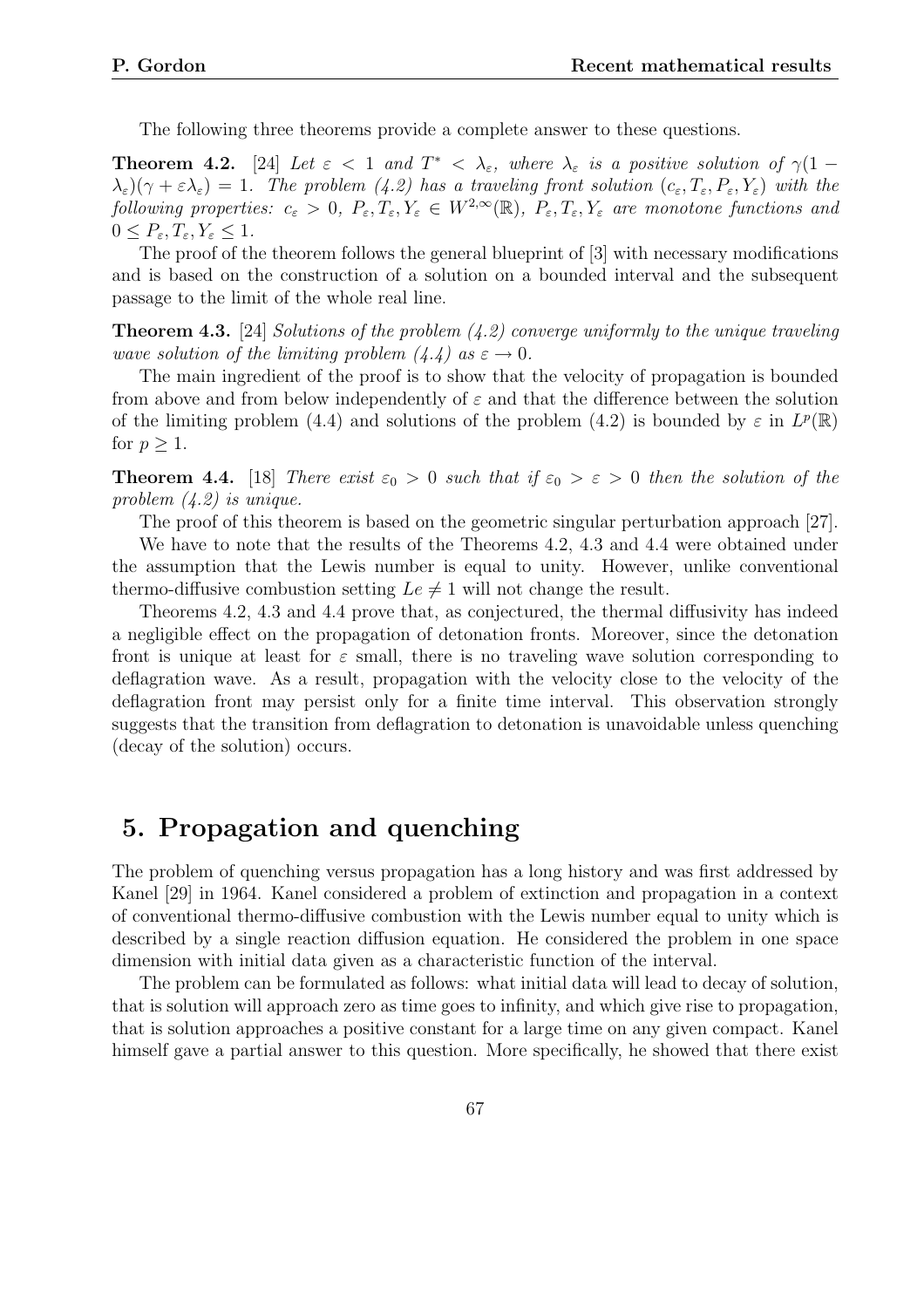two constants  $L_1 < L_2$  such that if the support of initial data is smaller than  $L_1$  then quenching occurs, and if the support of initial data is larger than  $L_2$  the propagation is observed. The problem of the sharp bound between extinction and propagation remained open for many years and was recently solved by Zlatos [44] and Matano [35].

The question of distinction between quenching and propagation can also be naturally posed in the context of model (2.1). It turns out that the rough classification between initial data can be obtained. The following two results show that if the initial condition for the temperature is strongly localized then the quenching occurs (Theorem 5.1), whereas initial condition which is larger than the ignition temperature on a sufficiently large support leads to propagation (Theorem 5.2).

The following result provides sufficient conditions for quenching to take place.

**Theorem 5.1.** [21] Consider problem (2.1) with  $\varepsilon < 1$  in the entire space ( $\Omega = \mathbb{R}^d$ ). Assume that the nonlinear term  $F(T)$  in addition to be of ignition type satisfies a following bound

$$
F(T) \le KT,\tag{5.1}
$$

where K is some constant.

Let  $\omega = {\mathbf{x} \in \mathbb{R}^d : T_0(\mathbf{x}) > 0}$  and suppose

$$
||T_0||_{L^{\infty}} \text{Vol}(\omega) \le T^* \left(\frac{2\pi d}{K\gamma e}\right)^{d/2} (\gamma \varepsilon)^{\frac{d}{2}\left(\frac{d}{2}+2\right)}\tag{5.2}
$$

Then,

$$
T(t, \mathbf{x}), P(t, \mathbf{x}) \to 0
$$
 and  $Y(t, \mathbf{x}) \to 1$  as  $t \to \infty$  uniformly in  $\mathbf{x}$  (5.3)

The proof of the theorem consists of two steps. First we construct the super-solution for the temperature  $T$  that obeys a single reaction diffusion equation so that the comparison principle can be used. Employing the approach suggested in [13], we show that at some time  $t = t^*$  the temperature (super-solution for the temperature) will be below the ignition temperature in entire space. Due to the comparison principle, the temperature then stays below the ignition one for all times  $t > t^*$ . Thus, the super-solution will obey a linear heat equation for  $t > t^*$ . The latter observation leads to the desired result.

Details of the proof of the Theorem 5.1 also provide a transparent physical picture of how quenching occurs. There are two stages of the evolution involved. The first stage is associated with a fast reaction in a localized region of space and an intense transport of heat from the reaction zone. Indeed, initially the pressure is constant and the amount of fuel is abundant while the region of high temperature is extremely localized in space. The reaction raises pressure and temperature in a localized reaction zone and leads to consumption of fuel. At the same time, diffusion prevents high gradient of temperature and eliminates sharp peaks by rapid transport of hot gas away from the reaction zone. Thus after some (relatively short) time the reaction zone is surrounded by a large spot of preheated gas. However, under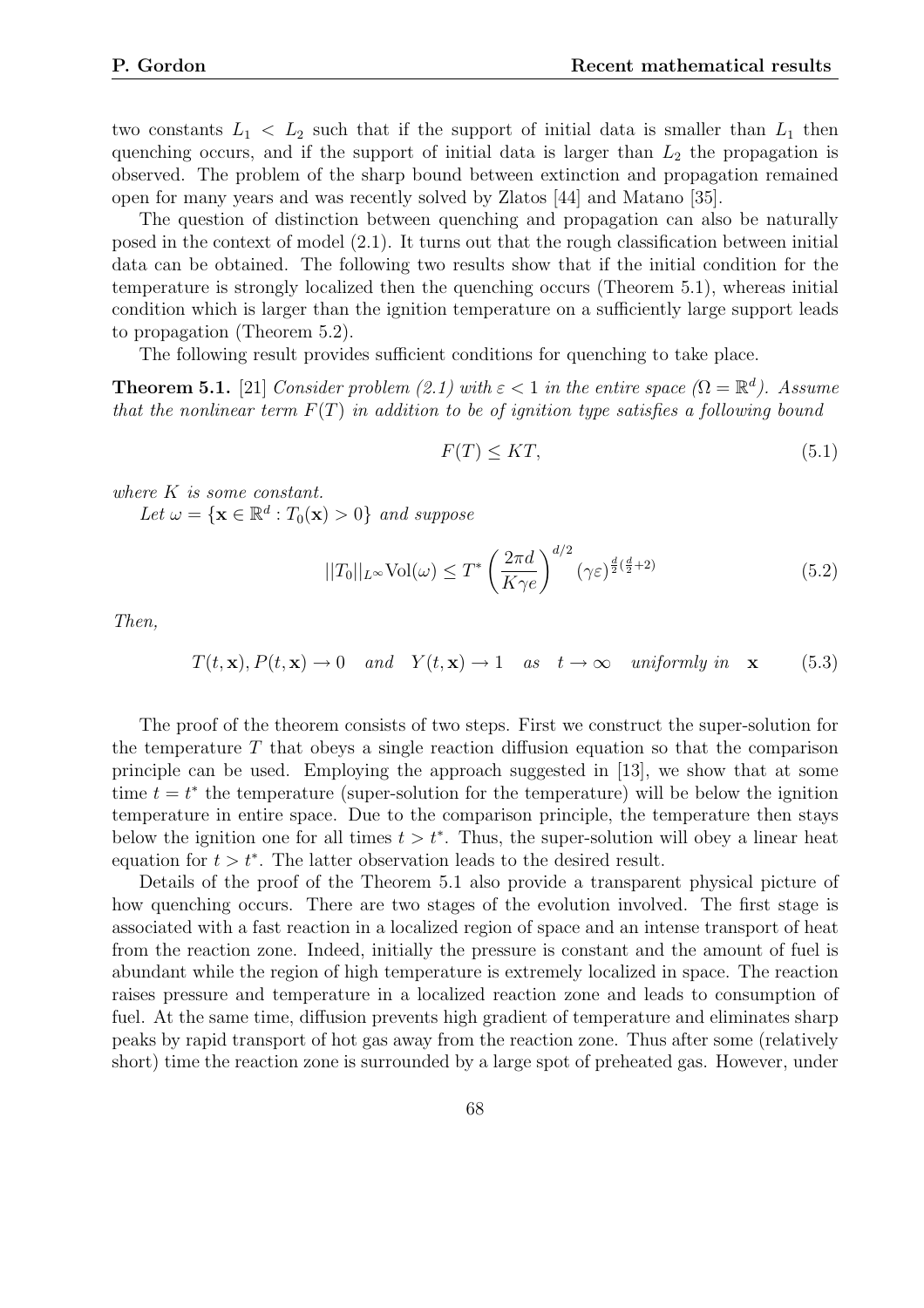the assumptions of the theorem, the temperature of this preheated gas is still smaller than the ignition temperature. This prevents initiation of the reaction in a larger region. In other words, at the instance of time, estimated from above by  $t^*$ , the temperature drops below the ignition temperature, and the reaction stops in the entire space. Moreover, since  $t^*$  is finite, just a finite amount of fuel is consumed by this time. At this moment, the second stage of the evolution starts. Hereafter, the dynamics of the system is governed exclusively by diffusion. Diffusion tends to smooth out the pressure and temperature fields that approach zero as time progresses. At the same time, diffusion brings the fuel from infinity in order to make the concentration field uniform and equal to unity at large times.

As an alternative to quenching, one can show that when the initial data for the temperature is large enough and has a large support, one observes a propagation with positive speed in the sense of Aronson and Weinberger [1]. Namely the following theorem holds,

**Theorem 5.2.** [21] Consider problem (2.1) in the entire space  $(\Omega = \mathbb{R}^d)$ . Assume that  $\varepsilon < 1, \, Le \geq (1 - \lambda_{\varepsilon})^{-1}, \, and$ 

$$
T(0, \mathbf{x}) \ge \begin{cases} 1 & \text{for } |\mathbf{x}| \le C\varepsilon^{-1/2} \\ \sigma(|\mathbf{x}|) & \text{for } C\varepsilon^{-1/2} < |\mathbf{x}| \le 1 + C\varepsilon^{-1/2} \\ 0 & \text{for } |\mathbf{x}| > 1 + C\varepsilon^{-1/2} \end{cases}
$$
(5.4)

where C is some constant independent of  $\varepsilon$ ,  $\lambda_{\varepsilon}$  is a positive solution of  $(1-\lambda_{\varepsilon})(\gamma+\varepsilon\lambda_{\varepsilon})=1$ and  $\sigma(z) \in C^0$  with  $\sigma(C\varepsilon^{-1/2}) = 1$ ,  $\sigma(C\varepsilon^{-1/2} + 1) = 0$ . Assume also that

$$
T^* < \min\left(1, \frac{1 - \lambda_\varepsilon}{(\text{Le}(1 - \lambda_\varepsilon))^{d/2}} \left(\frac{1 - \varepsilon(1 - \lambda_\varepsilon)}{1 - \varepsilon(1 - \lambda_\varepsilon)^2}\right)\right). \tag{5.5}
$$

Then, there exist a constant  $A > T^*$  such that

$$
\lim_{t \to \infty} \min_{|\mathbf{z} - \mathbf{y}| \le ct} T(t, \mathbf{z}) > A \tag{5.6}
$$

for any  $c \in (0, c^*)$  where  $c^* \sim \sqrt{ }$ ε.

The proof of the theorem is based on the construction of a sub-solution for the temperature which obeys a single reaction diffusion equation and applying arguments of Aronson and Weinberger [1] to the equation describing sub-solution.

The result of the theorem proves that, in case of initial data having relatively large support, quenching is impossible, and propagation with the velocity having at least scaling of deflagration is observed. On the other hand, the result on uniqueness of traveling front and numerical simulations suggest that once propagation has been successfully initiated the reaction will propagate with the characteristic velocity of the order of unity for large times. The proof of this conjecture is an open problem.

Let us note that both quenching and deflagrative propagation are governed by thermal diffusivity  $\varepsilon$ . Therefore, these effects can not be possibly described in the framework of the zero thermal diffusivity limit, that is by the system (3.5). On the other hand, the absence of thermal diffusivity gives rise to a new regime which can be called lock of propagation. In this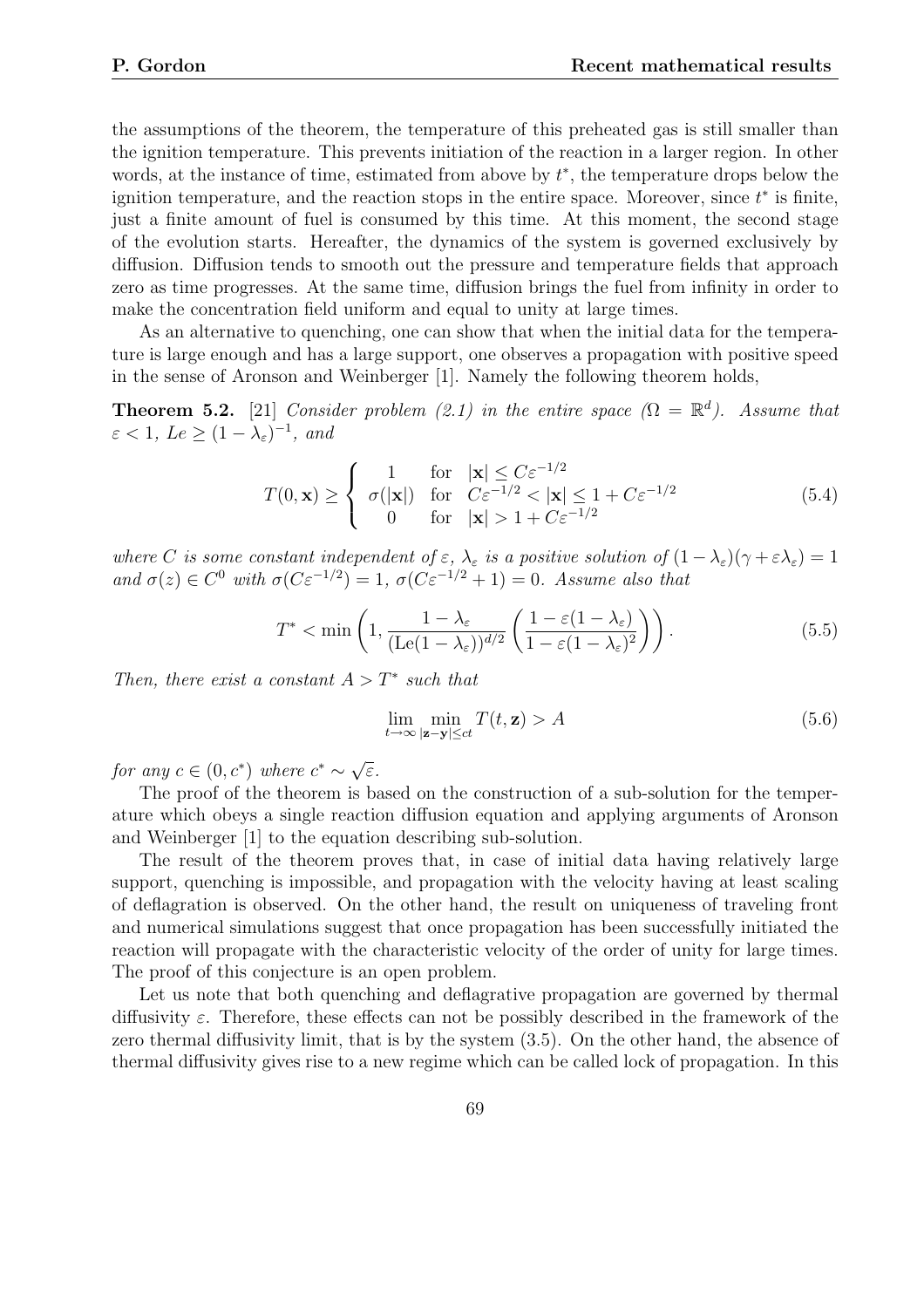regime, the solution approaches some nontrivial equilibrium state as  $t \to \infty$ . This regime seems to be rather unphysical. Indeed, one can expect that at large times either quenching or propagation is observed. However, in the framework of the zero thermal diffusivity limit this regime makes perfect sense. Formally the system (3.5) can be considered as an intermediate time asymptotic of the system (3.8). That is the system (3.5) approximates the dynamics of the system (3.8) on a time interval of the order  $1/\sqrt{\varepsilon}$ . From this perspective, the lock of propagation indicates that fast formation of detonation wave is impossible. Therefore, lock of propagation means that at a time of the order  $1/\sqrt{\varepsilon}$  the bulk burning rate does not exceed  $\sqrt{\varepsilon}$ . The following result gives a necessary condition for lock of propagation in the dimension one.

**Theorem 5.3.** [22] Consider system (3.5) with  $\Omega = \mathbb{R}$ . Assume also that the function  $F(T)$ is bounded for all T and  $M = \max F(T)$ .

Let  $T_0(x) \geq 0$  and set  $\omega = \{x \in \mathbb{R} : T_0(x) > 0\}$  and suppose

$$
Vol(\omega) \le \frac{T^*\sqrt{2\pi}}{3(1-\gamma^{-1})\sqrt{M}}.\tag{5.7}
$$

Then,

$$
P(t, x) \to 0 \quad as \quad t \to \infty, \quad uniformly \ in \quad x
$$
  
\n
$$
Y(t, x) \to Y_{\infty}(x) \le 1 \quad as \quad t \to \infty
$$
  
\n
$$
T(t, x) \to T_{\infty}(x) \ge T_0(x) \quad as \quad t \to \infty
$$
\n(5.8)

and

$$
Y_{\infty}(x) = 0, \quad T_{\infty}(x) = \gamma^{-1} + T_0(x), \quad \text{if} \quad T_0(x) > T^*,
$$
  
\n
$$
Y_{\infty}(x) = 1, \quad T_{\infty}(x) = 0, \quad \text{if} \quad T_0(x) = 0.
$$
\n(5.9)

Moreover,

$$
\lim_{t \to \infty} Y(t, x) F(T(t, x)) = 0, \quad \text{for all} \quad x \tag{5.10}
$$

The proof of the theorem is based on the construction of a super-solution for pressure P which under assumption (5.7) on the initial data approaches zero as  $t \to \infty$ .

Numerical simulations show that under certain conditions detonation fronts may become unstable which leads to a rapid oscillations with a large amplitude. This observation gives rise to a natural question whether the bulk burning rate can diverge as  $t \to \infty$ . It turns out that in both cases  $\varepsilon = 0$  and  $\varepsilon > 0$  this situation is impossible and the bulk burning rate or at least its long time average stays bounded. In order to investigate the long time behavior it is convenient to introduce an average and a long time average of the bulk burning rate. These quantities are defined as follows [31]:

$$
\langle V \rangle_t = \frac{1}{t} \int_0^t V(s) ds,
$$
\n(5.11)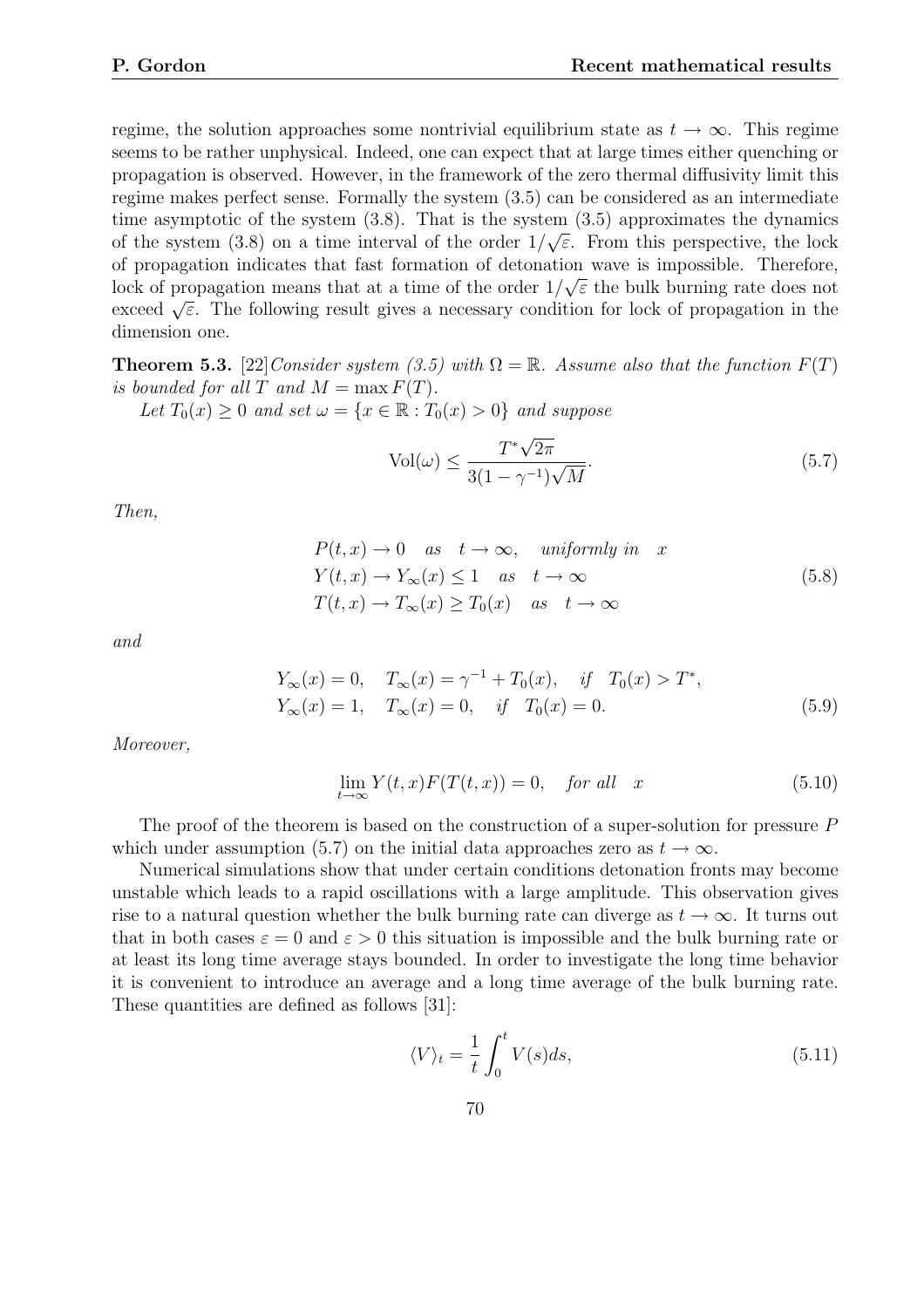$$
\langle V \rangle_{\infty} = \limsup_{t \to \infty} \langle V \rangle_{t}.
$$
\n(5.12)

The following two theorems show that under reasonable assumptions on the nonlinearity F and on the initial data  $T_0(\mathbf{x})$  the long time average of the bulk burning rate  $\langle V \rangle_{\infty}$  is bounded independently of  $\varepsilon$ .

**Theorem 5.4.** [20] Consider the problem (3.5) with  $\Omega = \mathbb{R}$ . Assume also that the nonlinear term  $F(T)$  is bounded for all T and set  $M = \max F(s)$ . Suppose that the initial data for the temperate  $T_0(x)$  has a compact support.

Then

$$
\langle V \rangle_{\infty} \le 2\sqrt{\frac{(1-\gamma^{-1})M}{T^*}}.\tag{5.13}
$$

We have to note that result of the Theorem 5.4 also holds in case where  $\Omega$  is a cylinder. Moreover, the result is also applicable to the case where the initial data is not compactly supported but approaches zero sufficiently fast as  $x \to \pm \infty$ .

**Theorem 5.5.** [17] Consider problem (3.8) with  $\Omega$  being a cylinder in  $\mathbb{R}^d$ . Assume that the nonlinear term satisfies the bound

$$
F(T) \le KT \tag{5.14}
$$

where K is some constant.

Then there exists a constant  $\overline{V}$  independent of  $\varepsilon$  such that

$$
\langle V \rangle_{\infty} \le \bar{V} \tag{5.15}
$$

The proof of the Theorems 5.4 and 5.5 is based on the construction of unbounded supersolutions which, however, decay exponentially at either  $x \to \infty$  or  $x \to -\infty$ .

# 6. Stabilization of the reaction in a presence of the cold boundary

In this section, we will discuss the problem of ignition and stabilization of the reaction in porous media in the presence of the cold boundary. The problem in the context of thermo-diffusive combustion was formulated by Zeldovich and Frank-Kamenezky in [15] and first considered by Gelfand and Barenblatt in [16]. The problem is widely known in the mathematical literature as Gelfand's problem. We will use assumptions similar to those in [16] to derive the system of equations which is a natural generalization of the Gelfand problem. So the problem can be called a Gelfand problem for a porous media.

Consider a porous medium filled with the fuel (that is bounded domain  $\Omega$ ) embedded in free space. We will assume that on the boundary of the porous matrix the temperature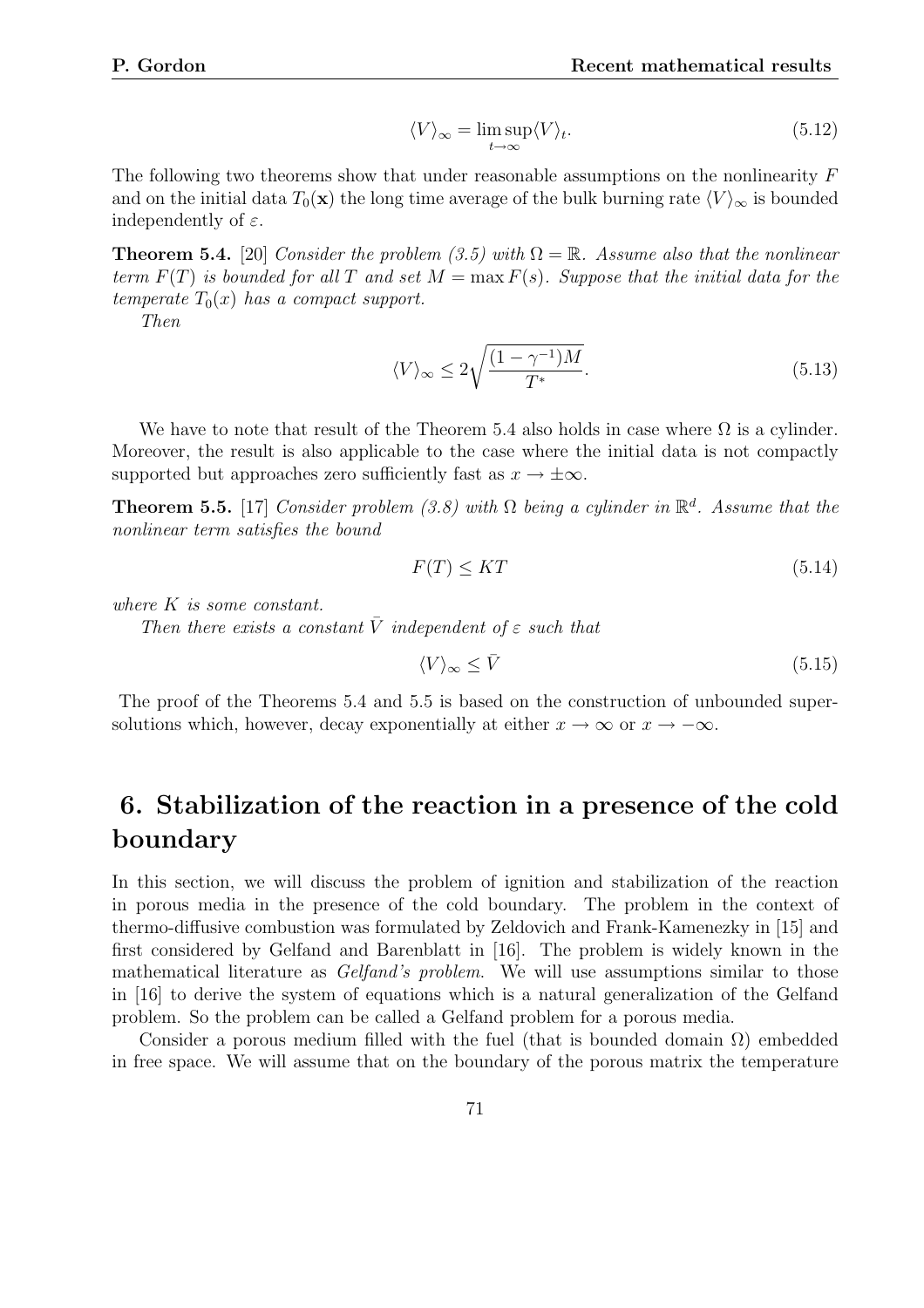and pressure are constant (cold boundary). Depending on the initial conditions on the temperature, there are two possibilities of the development of the reaction process. The first possibility involves an intensive reaction. In this case, the cold boundary does not prevent an active reaction process in the porous media which leads to the rapid rise of the temperature and the pressure up to the point when there is no combustible component left. This type of reaction is called self ignition. The second possible scenario occurs when a reaction process is compensated by the cold boundary. In this case, after some very short time, the nontrivial equilibrium state may be observed. Thus the question is under which conditions the second possibility takes place. In the second case, under certain assumptions on the parameters of the system, we can ignore the fact that the fuel is consumed on some time interval, that is assume that the concentration is constant and equal to the initial one. Taking this into account and rescaling the time and space coordinates in such a way that the size of the domain  $\Omega$  occupied by the porous media is fixed, we obtain the following system

$$
u_t = \bar{\varepsilon}\Delta u + \mu\phi(w),
$$
  
\n
$$
v_t = \Delta v + \mu\phi(w),
$$
  
\n
$$
w(t, \mathbf{x}) = (1 - h)u(t, \mathbf{x}) + hv(t, \mathbf{x}),
$$
\n(6.1)

where  $h = \lambda_{\varepsilon}/1 - \bar{\varepsilon}$ ,  $\mu$  is a scaling parameter and  $\lambda_{\varepsilon}$  is a positive solution of  $(1-\lambda_{\varepsilon})(\gamma + \varepsilon \lambda_{\varepsilon}) =$ 1. The nonlinear term  $\phi$  is identical to the one considered by Gelfand, that is,  $\phi(w)$  is positive increasing and convex on R and super-linear as  $w \to \infty$ . A relevant physical example of the nonlinearity is  $\phi(w) = e^w$ . The boundary and initial conditions for the system (6.1) read,

$$
u(0, \mathbf{x}) = \frac{1}{1 - \lambda_{\varepsilon}} w_0(\mathbf{x}), \quad v(0, \mathbf{x}) = \frac{\bar{\varepsilon}}{1 - \lambda_{\varepsilon}} w_0(\mathbf{x})
$$
(6.2)

and

$$
u(t, \mathbf{x}) = 0, \quad v(t, \mathbf{x}) = 0 \qquad \mathbf{x} \in \partial \Omega. \tag{6.3}
$$

The question can then be formulated as follows: whether solutions of the system (6.1) with the boundary and initial conditions (6.2) and (6.3) stay bounded for all times or blows up. If solutions stay bounded, one may deduce that the chemical process has indeed stabilized. In contrast, the blow up indicates necessary conditions for the self ignition to take place.

It is obvious that the question of global existence for solutions of the problem (6.1) is related to the existence of stationary solutions. As can be easily verified by direct substitution, if a stationary solution of the problem (6.1) with initial conditions (6.3) exists, then it must satisfy the single elliptic equation

$$
\frac{\bar{\varepsilon}}{1 - \lambda_{\varepsilon}} \Delta w_s + \mu \phi(w_s) = 0.
$$
\n(6.4)

The solutions of the problem (6.4) are well understood. In particular, the following results hold [8],[11], [16], [26], [30].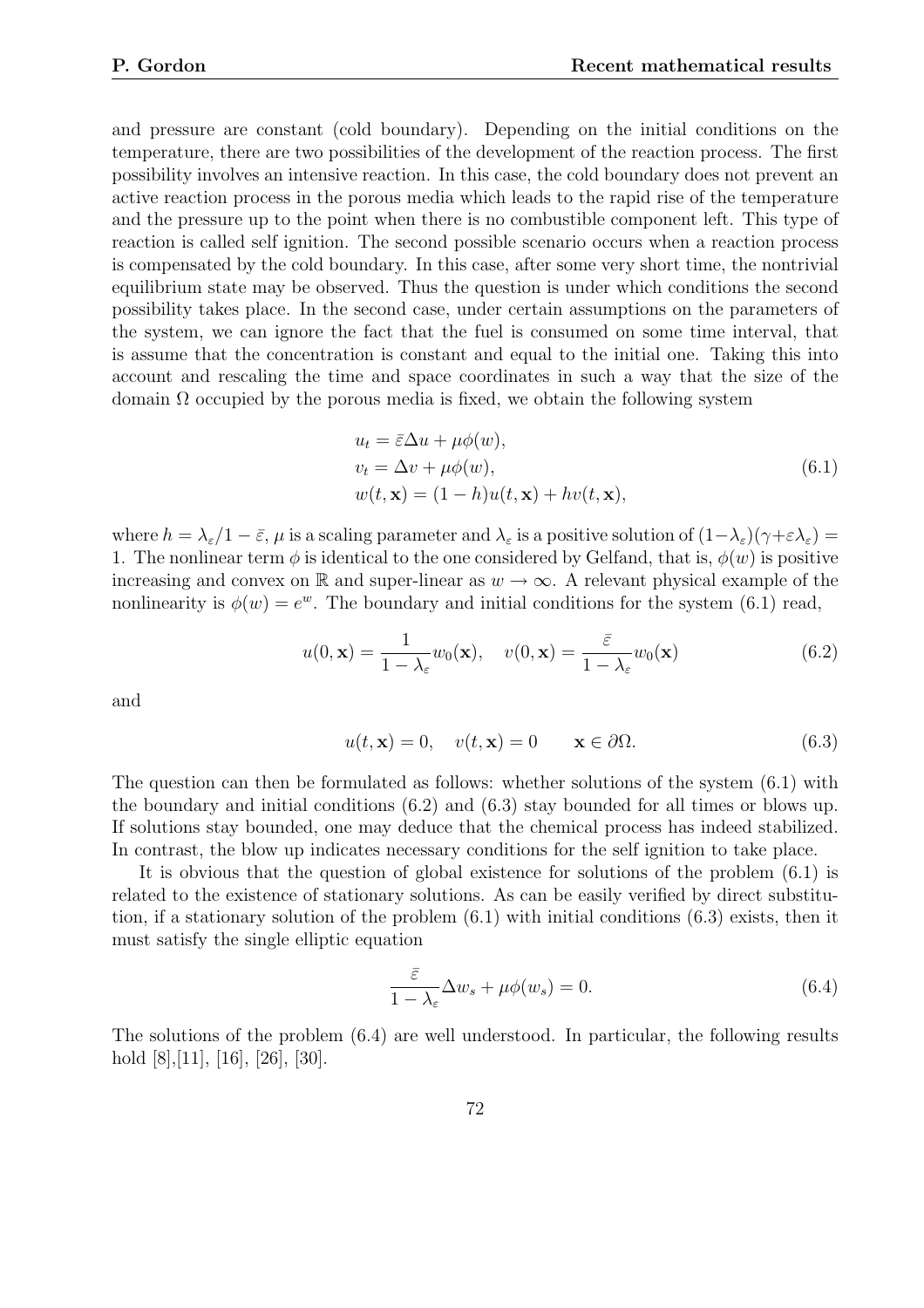There exists  $0 < \mu^* < \infty$  such that for every  $0 < \mu < \mu^*$ , equation (6.4) has a minimal, positive classical solution, which is a unique stable solution of (6.4); for  $\mu = \mu^*$  the problem (6.4) has a weak solution and for  $\mu > \mu^*$ , there is no solutions of the problem (6.4).

These results suggest the following conjecture: If  $0 < \mu \leq \mu^*$  then the problem (6.1) with the initial data  $u_0 = v_0 = 0$  has a global classical solution. Moreover, if  $\mu > \mu^*$  then any solution of the problem (6.1) with  $u_0, v_0 \ge 0$  blows up in finite time.

The conjecture is known to be true for a single parabolic equation even in a much stronger sense [8], [34]. However, to the best of our knowledge, there is no such results for systems.

It is important to note that one may expect that the dynamics of the system (6.1) is close to the dynamics of a single parabolic equation provided by the fact the system (6.1) can be formally rewritten as a gradient flow. Indeed, introducing an energy functional

$$
\mathcal{E}(u,v) = \int_{\Omega} \bar{\varepsilon}(1-h) |\nabla u|^2 + h |\nabla v|^2 + \Phi(w), \qquad \Phi(w) = -\int_0^w \phi(s) ds \qquad (6.5)
$$

one can easily verify that the system  $(6.1)$  is identical to the following one

$$
(1-h)u_t = -\frac{\delta \mathcal{E}}{\delta u}, \quad hv_t = -\frac{\delta \mathcal{E}}{\delta v}.
$$
\n(6.6)

As a matter of fact the latter observation allows to obtain a rough classification of the initial data which lead to blow up and of those ensuring bounded solution in the system (6.1). However, the sharp distinction between the two is still an open problem.

Acknowledgments. This work was supported in a part by NSF grant DMS 0554775.

### References

- [1] D.G. Aronson, H.F. Weinberger. Multidimensional nonlinear diffusion arising in population genetics. Adv. Math., 1978, Vol. 30, 33-76.
- [2] A. Bayliss, B.J. Matkowsky. Two routes to chaos in solid fuel combustion. SIAM J. Appl. Math., 1990, Vol. 50, 437-459.
- [3] H. Berestycki, B. Nicolaenco, B. Scheurer. Traveling wave solutions to combustion models and their singular limits. SIAM J. Math. Anal., 1983, Vol. 16, 1207-1242.
- [4] I. Brailovsky, V. Goldshtein, I. Shreiber, G. Sivashinsky. On combustion waves driven by diffusion of pressure. Combust. Sci. and Tech., 1997, Vol. 124, 145-165.
- [5] I. Brailovsky, G. Sivashinsky. Momentum loss as a mechanism for deflagration to detonation transition. Combust. Theory Modelling, 1998, Vol. 2, 429-447.
- [6] I. Brailovsky, G. Sivashinsky. Hydraulic resistance and multiplicity of detonation regimes. Combust. Flame, 2000, Vol. 122, 130-138.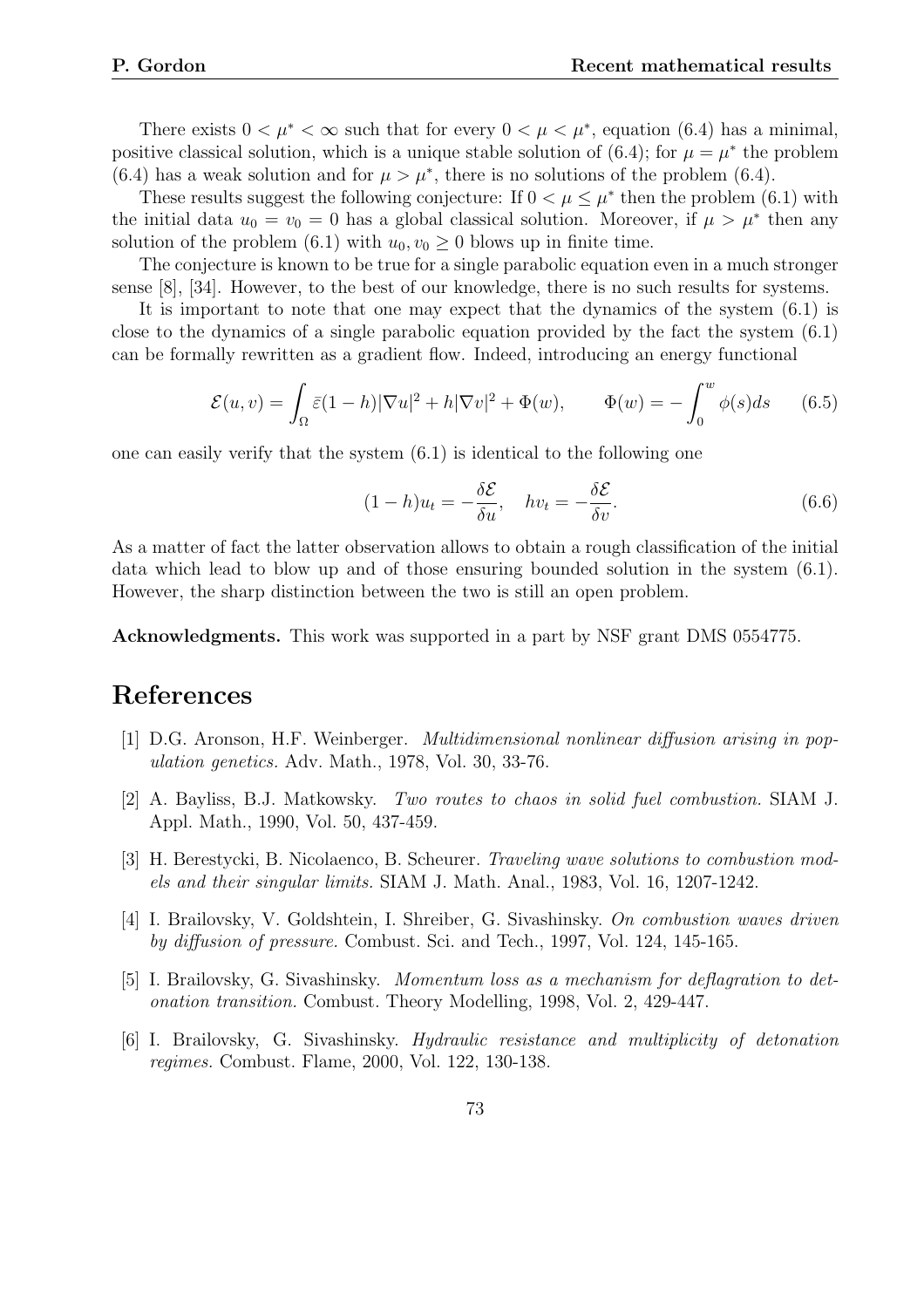- [7] I. Brailovsky, G.I. Sivashinsky. Effects of momentum and heat losses on the multiplicity of detonation regimes. Combust. Flame, 2002, Vol. 128, 191-196.
- [8] H. Brezis, T. Cazenave, Y. Martel, A. Ramiandrisoa. Blow up for  $u_t \Delta u = g(u)$ revised. Adv. Differential Equations, 1996, Vol. 1, No. 1, 73-90.
- [9] H. Brezis, S. Kamin, G. Sivashinsky. Initiation of subsonic detonation. Asymptotic Analysis, 2000, Vol. 24, 73-90.
- [10] V.V. Bychkov, M.A. Liberman. Dynamics and stability of premixed flames. Phys. Reports, 2000, Vol. 325, 115-237.
- [11] X. Cabre. Extremal solutions and instantaneous blow-up for elliptic and parabolic problems. Preprint, 2005.
- [12] P. Constantin, A. Kiselev, A. Oberman, L. Ryzhik. Bulk burning rate in passive reactive diffusion. Arch. Rational Mech. Anal., 2000, Vol. 154, 53-91.
- [13] P. Constantin, A. Kiselev, L. Ryzhik. Quenching of flames by fluid advection. Comm. Pure Appl. Math., 2001, Vol. LIV, 1320-1342.
- [14] F. Dkhil. Travelling wave solutions in a model for filtration combustion. Nonlinear Analysis, 2004, Vol. 58, 395-415.
- [15] D.A. Frank-Kamenezky. Diffusion and heat transfer in chemical kinetics. Moskow, 1947.
- [16] I.M. Gelfand. Some problems in the theory of quasilinear equations. Amer. Math. Soc. Trans., 1963, Vol. 29, 295-381.
- [17] A. Ghazaryan, P. Gordon. The KPP type flame fronts in porous media. Preprint, 2007.
- [18] A. Ghazaryan, P. Gordon, C.K.R.T. Jones. Traveling waves in porous media combustion: uniqueness of waves for small thermal diffusivity. J. Dynamics Diff. Equations, 2007, Vol.19, 951-966.
- [19] I. Goldfarb, G. Kuzmenko, V. Goldshtein. Structure of a pressure driven flame in porous media. Phys. Lett. A, 1999, Vol. 251, 394-403.
- [20] P.V. Gordon. An upper bound of the bulk burning rate in porous media combustion. Nonlinearity, 2003, Vol. 16, 2075-2082.
- [21] P. Gordon. Quenching and propagation of combustion fronts in porous media. Comm. Math. Sci., Vol. 4, 471-479.
- [22] P.V. Gordon, S. Kamin, G.I. Sivashinsky. On initiation of subsonic detonation in porous media combustion. Asymptotic Analysis, 2002, Vol. 29, 309-321.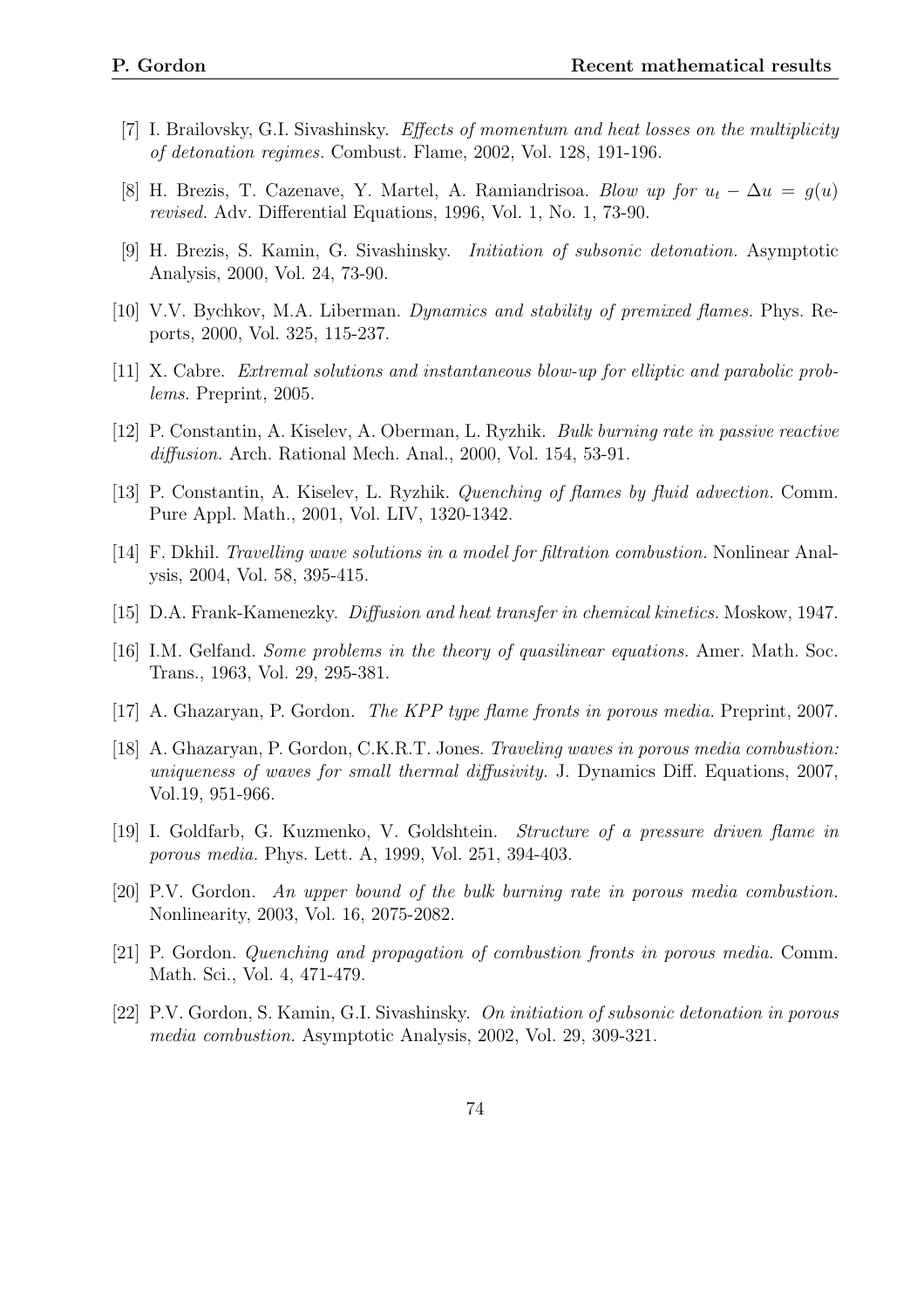- [23] P.V. Gordon, L.S. Kagan, G.I. Sivashinsky. Fast subsonic combustion as a free interface problem. Interfaces and Free Boundaries, 2003, Vol. 5, 47-62.
- [24] P. Gordon, L. Ryzhik. Traveling fronts in porous media combustion: existence and a singular limit. Proceedings of the Royal Society A, 2006, Vol. 462, 1965-1985.
- [25] P.V. Gordon, G.I. Sivashinsky. Pressure diffusivity and low-velocity detonation. Combust. Flame, 2004, Vol. 136, No. 4, 440-444.
- [26] M.G. Grandall, P.H. Rabinowitz. Some continuation and variational method for positive solutions of nonlinear elliptic eigenvalue problems. Arch. Rational Mech. Anal., 1975, Vol. 58, 207-218.
- [27] C.K.R.T. Jones. Geometric singular perturbation. In Dynamical Systems, Springer Lecture Notes Math. 1609, 1995, 44-120.
- [28] Ya. I. Kanel. Some problems involving burning-theory equations. Soviet Math. Dokl., 1961, Vol. 2, 48-51.
- [29] Ya. I. Kanel, Stabilization of the solutions of the equations of combustion theory with final initial functions. Mat. Sb., 1964, Vol. 65, 398-413.
- [30] H.B. Keller, J. Keener. Positive solutions of convex nonlinear eigenvalue problems. J. Diff. Eq., 1974, Vol. 16, 103-105.
- [31] A. Kiselev, L. Ryzhik. An upper bound for the bulk burning rate for systems. Nonlinearity, 2001, Vol. 14, 1297-1310.
- [32] G.A. Lyamin, A.V. Pinaev. Fast subsonic combustion of gases in an inert porous medium with smooth rise in the pressure in the wave. Combust. Expl. Shock Waves, 1987, Vol. 23, 399-402.
- [33] G.A. Lyamin, V.V. Mitrofanov, A.V. Pinaev, V.A. Subbotin. *Propagation of gas ex*plosion in channels with uneven walls and in porous media. In Dynamics of Detonation in Gases and Dispersed Media (A.A. Borisov ed). Kluwer Acad. Pub. Dordrecht, 1991, 51-75.
- [34] Y. Martel. Compleate blow up and global behaviour of solutions of  $u_t \Delta u = q(u)$ . Ann. Inst. Henri Poincare, 1998, Vol. 15, 687-723.
- [35] H. Matano. Private communication
- [36] B. Matkowsky, G. Sivashinsky. An asymptotic derivation of two models in flame theory associated with constant density approximation. SIAM J. Appl. Math., 1979, Vol. 37, 686-699.